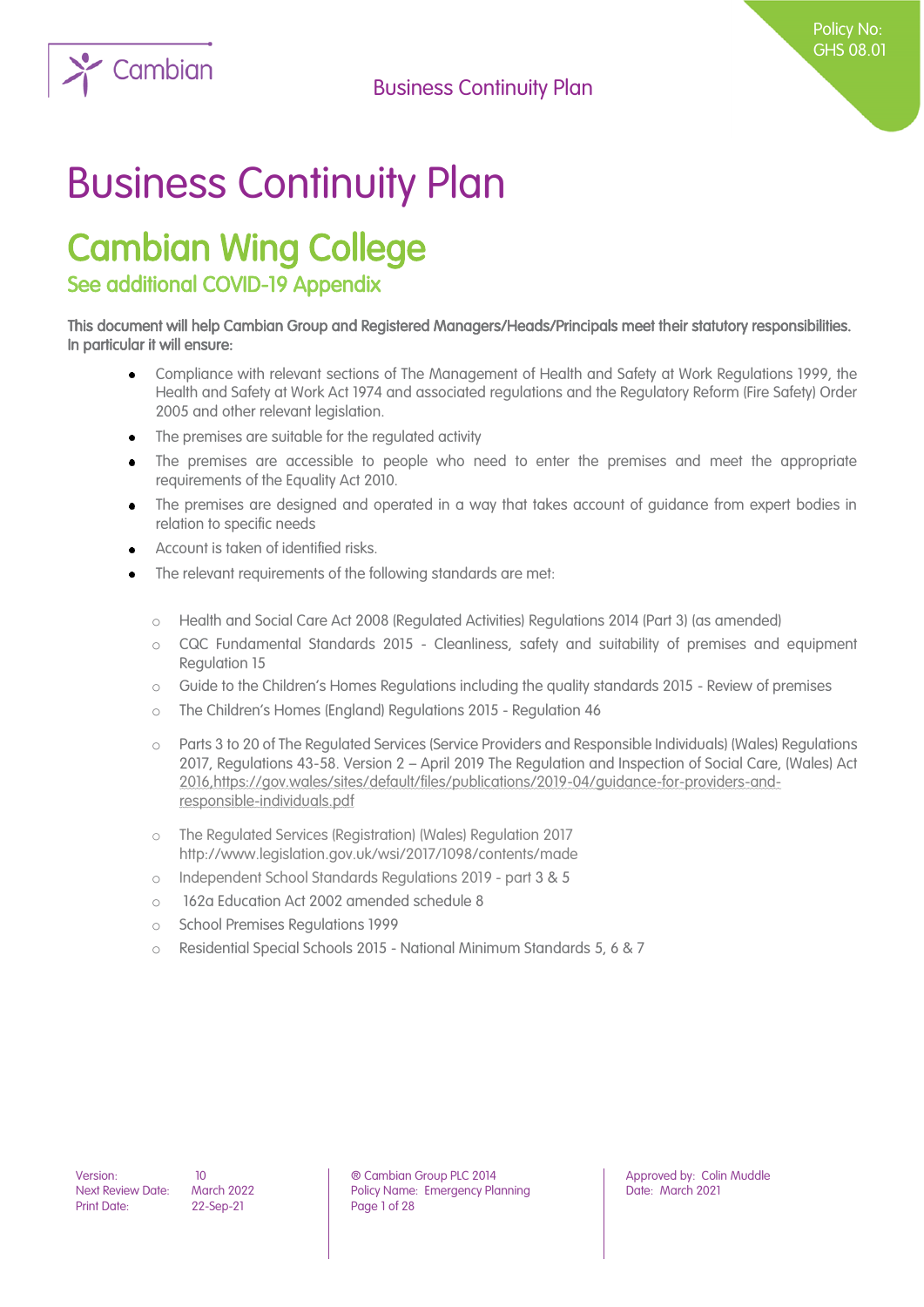

### Contents

| 1.  |                                                                                                      |  |
|-----|------------------------------------------------------------------------------------------------------|--|
| 2.  |                                                                                                      |  |
| 3.  |                                                                                                      |  |
| 4.  |                                                                                                      |  |
| 5.  |                                                                                                      |  |
| 6.  |                                                                                                      |  |
| 7.  |                                                                                                      |  |
| 8.  | Lift Failure [delete sections 8.1 and 8.2 below and enter "N/A" here if site does not have lift]  10 |  |
| 9.  |                                                                                                      |  |
| 10. |                                                                                                      |  |
| 11. |                                                                                                      |  |
| 12. |                                                                                                      |  |
| 13. |                                                                                                      |  |
| 14. |                                                                                                      |  |
| 15. |                                                                                                      |  |
| 16. |                                                                                                      |  |
| 17. |                                                                                                      |  |
| 18. |                                                                                                      |  |
| 19. |                                                                                                      |  |
| 20. |                                                                                                      |  |
| 21. |                                                                                                      |  |
| 23. |                                                                                                      |  |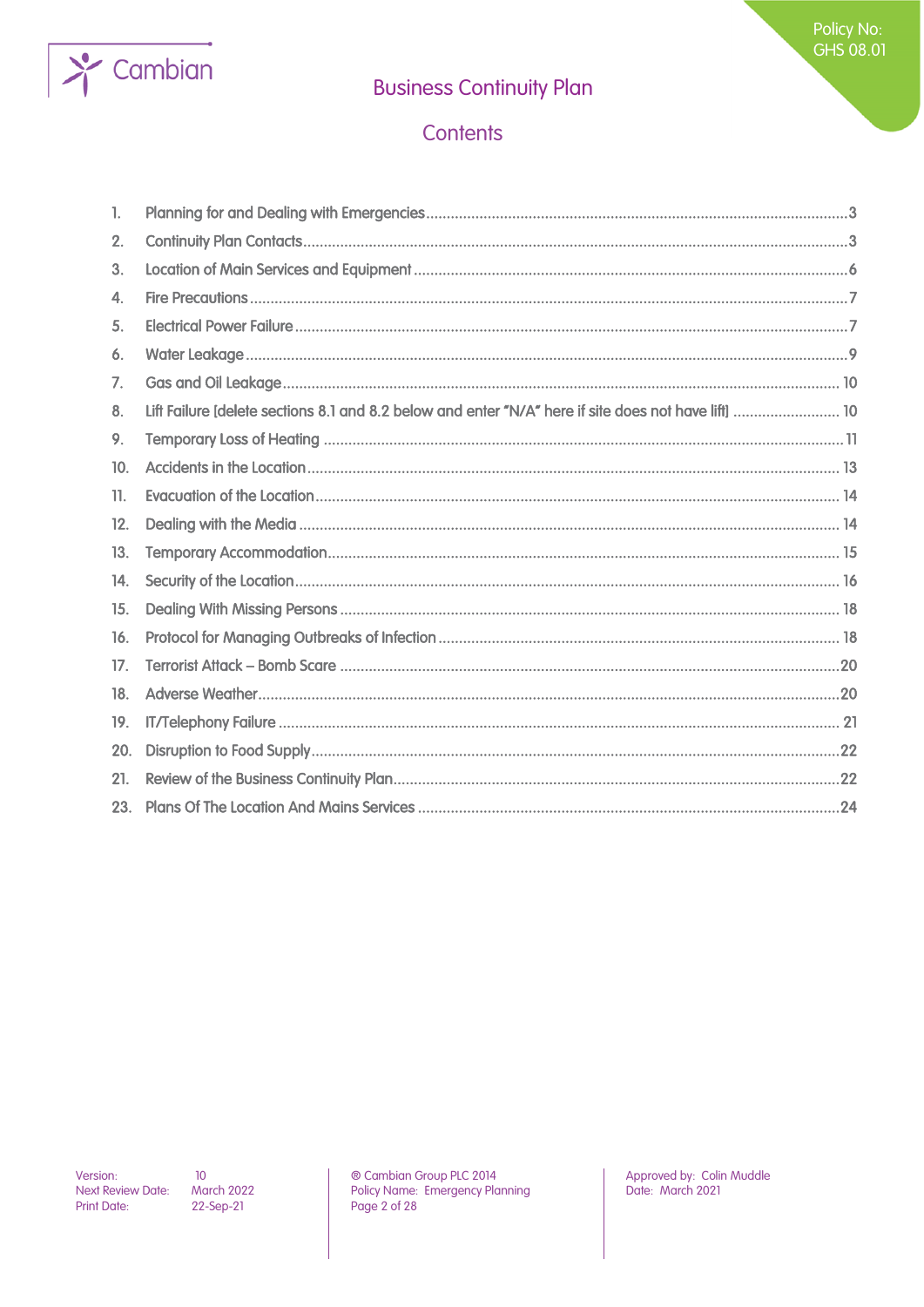

### <span id="page-2-0"></span>1. Planning for and Dealing with Emergencies

#### Scope

This document describes specific responsibilities in planning how to deal with emergencies and actions to be taken in emergencies.

#### **Principles**

- The safety of individuals, visitors and staff is of paramount importance.
- No one should put themselves or others at additional risk when responding to an emergency situation.
- Preservation of life and preservation from injury are over-riding concerns
- The successful handling of emergencies is related to the meticulous emergency planning and the practice of using the plan.
- Confidential records should, as far as reasonably practicable in the prevailing circumstances, be made secure. As soon as is safe to do so, they should be removed to a safe and secure location e.g. another Cambian site.

### <span id="page-2-1"></span>2. Continuity Plan Contacts

The location Manager/Head/Principal should ensure that the continuity plan is maintained.

A copy of the continuity plan should be kept in the location Managers/Heads/Principals office.

Additional copies of the continuity plan are kept:

- At each staff base/general office/reception/staff room as applicable to the specific location.  $\bullet$
- At the homes of the Manager/Head/Principal and their appointed deputies.

A copy of the emergency plan should also be uploaded onto Cambian Point.

#### The location Manager/Head/Principal should ensure that an up to date hard copy of the continuity plan is available to all staff at the location and that staff are familiar with the contents.

The Continuity plan co-ordinators for this location are:

- The Manager/Head/Principal and their appointed deputies.  $\bullet$
- Person in charge on shift.
- The Regional Facilities Manager.
- The Location Administrator.
- The Maintenance Team.
- [Insert other]

The Continuity plan should be reviewed at least annually (or sooner if there is a known material change) and updated and amended as necessary. This plan will be reviewed again in March 2022.

Print Date: 22-Sep-21 Page 3 of 28

Version: 10 ® Cambian Group PLC 2014 Approved by: Colin Muddle Next Review Date: March 2022 **Policy Name: Emergency Planning Particle 2021** Date: March 2021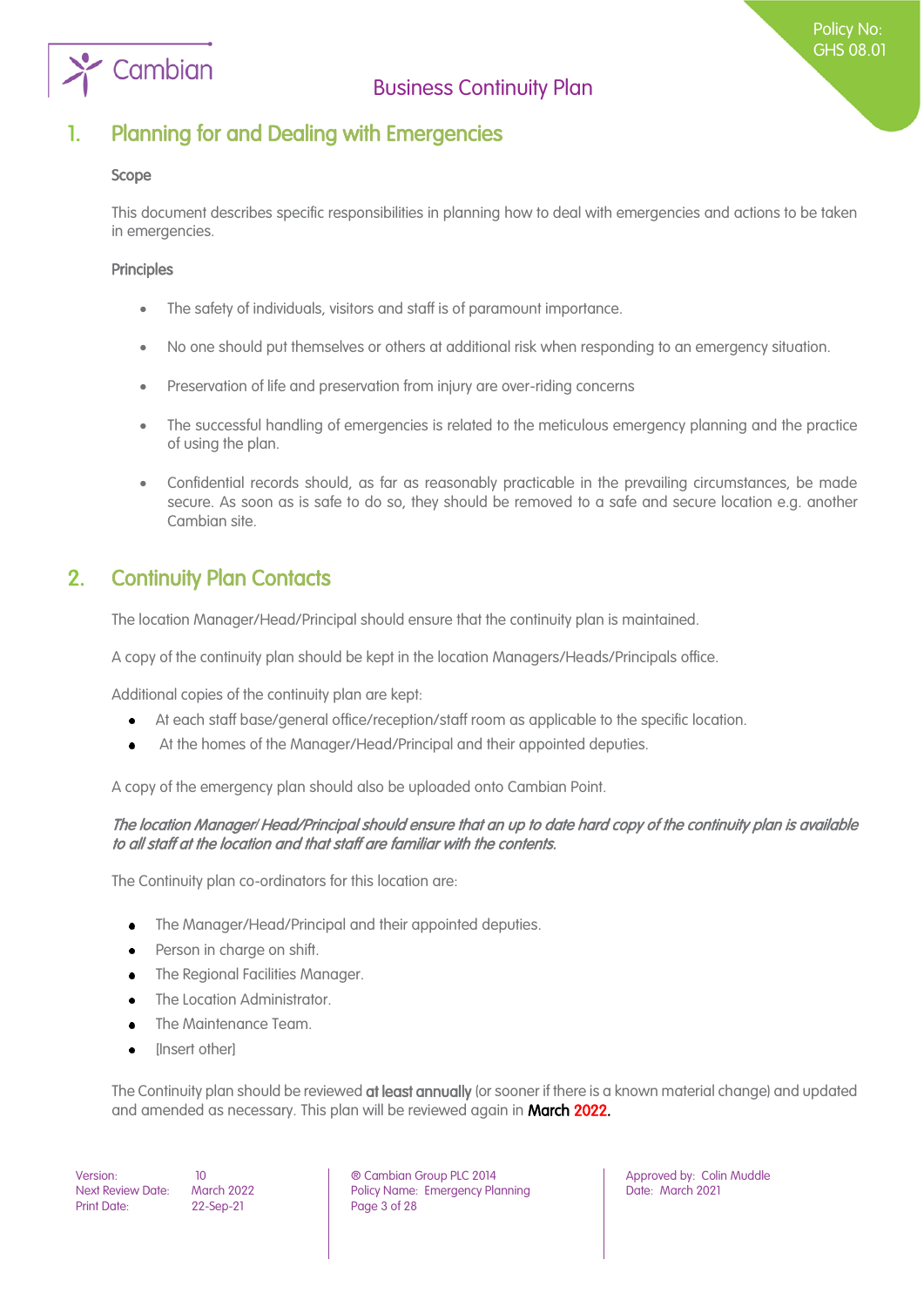

#### $2.1.$ **Contacts**

Name of Location: Cambian Wing College, 126 Richmond Park Road, Bournemouth. Dorset BH8 8TH Tel. No: 01202 635630 Fax No: Not Applicable Pay phone No: Not Applicable

#### 2.2. Other Staff Continuity Contacts:

| <b>Name</b>            | <b>Job Role</b>                      | <b>Mobile Number</b> |
|------------------------|--------------------------------------|----------------------|
| Cassandra Politt       | Principal                            | 07525 629529         |
| Louise Sattin          | <b>Admissions/Transition Manager</b> | 07860 752304         |
| <b>Abigail Wormell</b> | <b>Head of Care Manager</b>          | 07860 752306         |
| <b>Robert Flower</b>   | Maintenance                          | 07803 248739         |
| <b>Bogdan Malek</b>    | Maintenance                          | 07803 248739         |
| <b>Paul Perks</b>      | <b>Regional Facilities Manager</b>   | 07469 155107         |
| Lee Jennings           | Director of Facilities Management    | 07525 633180         |

#### 2.3. Continuity Contact Numbers:

| 1.                                                         | Fire                                               | Tel No: (9)999                                                                                                                                                                                                                                                              |                                               |
|------------------------------------------------------------|----------------------------------------------------|-----------------------------------------------------------------------------------------------------------------------------------------------------------------------------------------------------------------------------------------------------------------------------|-----------------------------------------------|
|                                                            | /Police/Ambulance                                  |                                                                                                                                                                                                                                                                             |                                               |
| 2.                                                         | <b>Cambian Head</b><br>Office                      | Cambian Group<br>Metropolitan House<br>33-37 Darkes Lane<br>Potters Bar<br>EN6 1BB                                                                                                                                                                                          |                                               |
|                                                            |                                                    | Tel: 01707 601800                                                                                                                                                                                                                                                           |                                               |
| 3.                                                         | <b>Local Health Board</b>                          | NHS Dorset CCG, Vespasian House, Bridport Road, Dorchester. Dorset DT1 1TS.<br>Telephone: 01305 368900                                                                                                                                                                      |                                               |
| 4.                                                         | GPs                                                | <b>Not Applicable</b>                                                                                                                                                                                                                                                       |                                               |
|                                                            |                                                    | Telephone: Not Applicable                                                                                                                                                                                                                                                   |                                               |
| 5.                                                         | Pharmacist                                         | SPEEDS Pharmacy, 4 Minerva Court, Minerva Avenue, Chester CH1 4QT.<br>Tel: 08435 065566<br>Fax: 08435 065556                                                                                                                                                                |                                               |
| 6.                                                         | <b>Builder</b>                                     | During normal working hours (8am - 5pm Mon - Fri) contact your Regional Facilities<br>Manager (see section 2.2).                                                                                                                                                            |                                               |
|                                                            |                                                    | For out of hours emergency repairs (5pm-8am Mon-Fri, weekends and bank<br>holidays) call the Facilities Emergency Line on 01782 948989.<br>If you are unable to contact your Regional Facilities Manager during normal working<br>hours call the Facilities Emergency Line. |                                               |
| Version:<br><b>Next Review Date:</b><br><b>Print Date:</b> | 10 <sup>10</sup><br><b>March 2022</b><br>22-Sep-21 | ® Cambian Group PLC 2014<br><b>Policy Name: Emergency Planning</b><br>Page 4 of 28                                                                                                                                                                                          | Approved by: Colin Muddle<br>Date: March 2021 |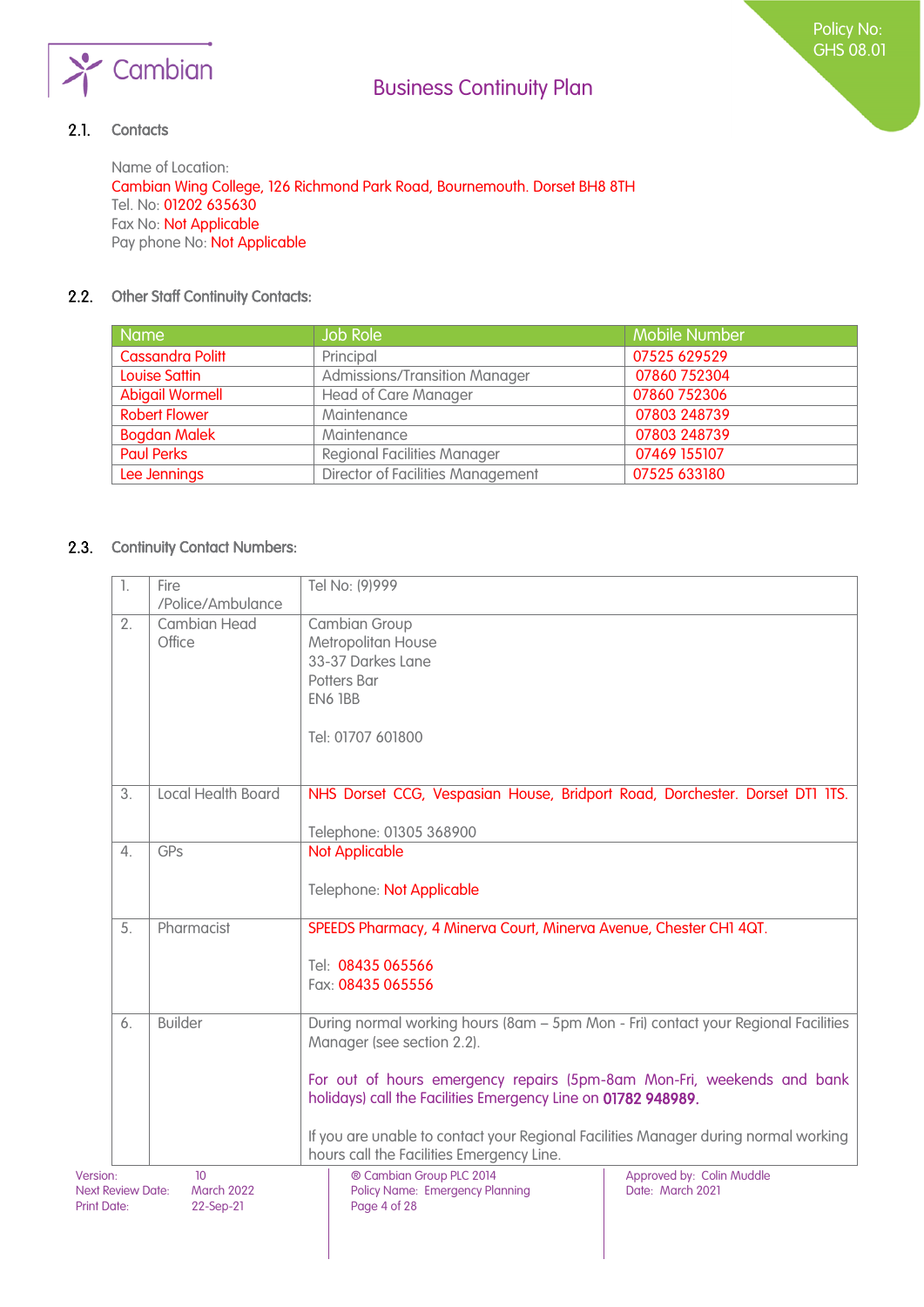



| 7.                                                         | Glazier                                            | Glazier During normal working hours (8am - 5pm Mon - Fri) contact your Regional<br>Facilities Manager (see section 2.2).                               |                                               |  |
|------------------------------------------------------------|----------------------------------------------------|--------------------------------------------------------------------------------------------------------------------------------------------------------|-----------------------------------------------|--|
|                                                            |                                                    | For out of hours emergency repairs (5pm-8am Mon-Fri, weekends and bank<br>holidays) call the Facilities Emergency Line on 01782 948989.                |                                               |  |
|                                                            |                                                    | If you are unable to contact your Regional Facilities Manager during normal working<br>hours call the Facilities Emergency Line.                       |                                               |  |
| 8.                                                         | Electrician                                        | During normal working hours (8am - 5pm Mon - Fri) contact your Regional Facilities<br>Manager (see section 2.2).                                       |                                               |  |
|                                                            |                                                    | For out of hours emergency repairs (5pm-8am Mon-Fri, weekends and bank<br>holidays) call the Facilities Emergency Line on 01782 948989.                |                                               |  |
|                                                            |                                                    | If you are unable to contact your Regional Facilities Manager during normal working<br>hours call the Facilities Emergency Line.                       |                                               |  |
| 9.                                                         | Plumber                                            | Plumber During normal working hours (8am - 5pm Mon - Fri) contact your Regional<br>Facilities Manager (see section 2.2).                               |                                               |  |
|                                                            |                                                    | For out of hours emergency repairs (5pm-8am Mon-Fri, weekends and bank<br>holidays) call the Facilities Emergency Line on 01782 948989.                |                                               |  |
|                                                            |                                                    | If you are unable to contact your Regional Facilities Manager during normal working<br>hours call the Facilities Emergency Line.                       |                                               |  |
| 10.                                                        | Heating                                            | Heating During normal working hours (8am - 5pm Mon - Fri) contact your Regional<br>Facilities Manager (see section 2.2).                               |                                               |  |
|                                                            |                                                    | For out of hours emergency repairs (5pm-8am Mon-Fri, weekends and bank<br>holidays) call the Facilities Emergency Line on 01782 948989.                |                                               |  |
|                                                            |                                                    | If you are unable to contact your Regional Facilities Manager during normal working<br>hours call the Facilities Emergency Line.                       |                                               |  |
| 11.                                                        | Fire Alarm / Nurse<br>Call / Access Control        | During normal working hours (8am - 5pm Mon - Fri) contact your Regional Facilities<br>Manager (see section 2.2).                                       |                                               |  |
|                                                            |                                                    | For out of hours emergency repairs (5pm-8am Mon-Fri, weekends and bank<br>holidays) call the Facilities Emergency Line on 01782 948989.                |                                               |  |
|                                                            |                                                    | If you are unable to contact your Regional Facilities Manager during normal working<br>hours call the Facilities Emergency Line.                       |                                               |  |
| 12                                                         | Gas                                                | National Gas Emergency Helpline                                                                                                                        |                                               |  |
|                                                            |                                                    | Tel: 0800 111 999                                                                                                                                      |                                               |  |
|                                                            |                                                    | (24 hours a day)                                                                                                                                       |                                               |  |
|                                                            |                                                    | Above applies to all sites on mains gas only. Alternatively Insert supplier's emergency<br>number for LPG or oil (generally located on storage tanks). |                                               |  |
|                                                            |                                                    | LPG / Oil Tel: Not Applicable                                                                                                                          |                                               |  |
| 13.                                                        | Electricity                                        | <b>Emergency Tel: Scottish Southern Energy</b>                                                                                                         |                                               |  |
| Version:<br><b>Next Review Date:</b><br><b>Print Date:</b> | 10 <sup>10</sup><br><b>March 2022</b><br>22-Sep-21 | ® Cambian Group PLC 2014<br><b>Policy Name: Emergency Planning</b><br>Page 5 of 28                                                                     | Approved by: Colin Muddle<br>Date: March 2021 |  |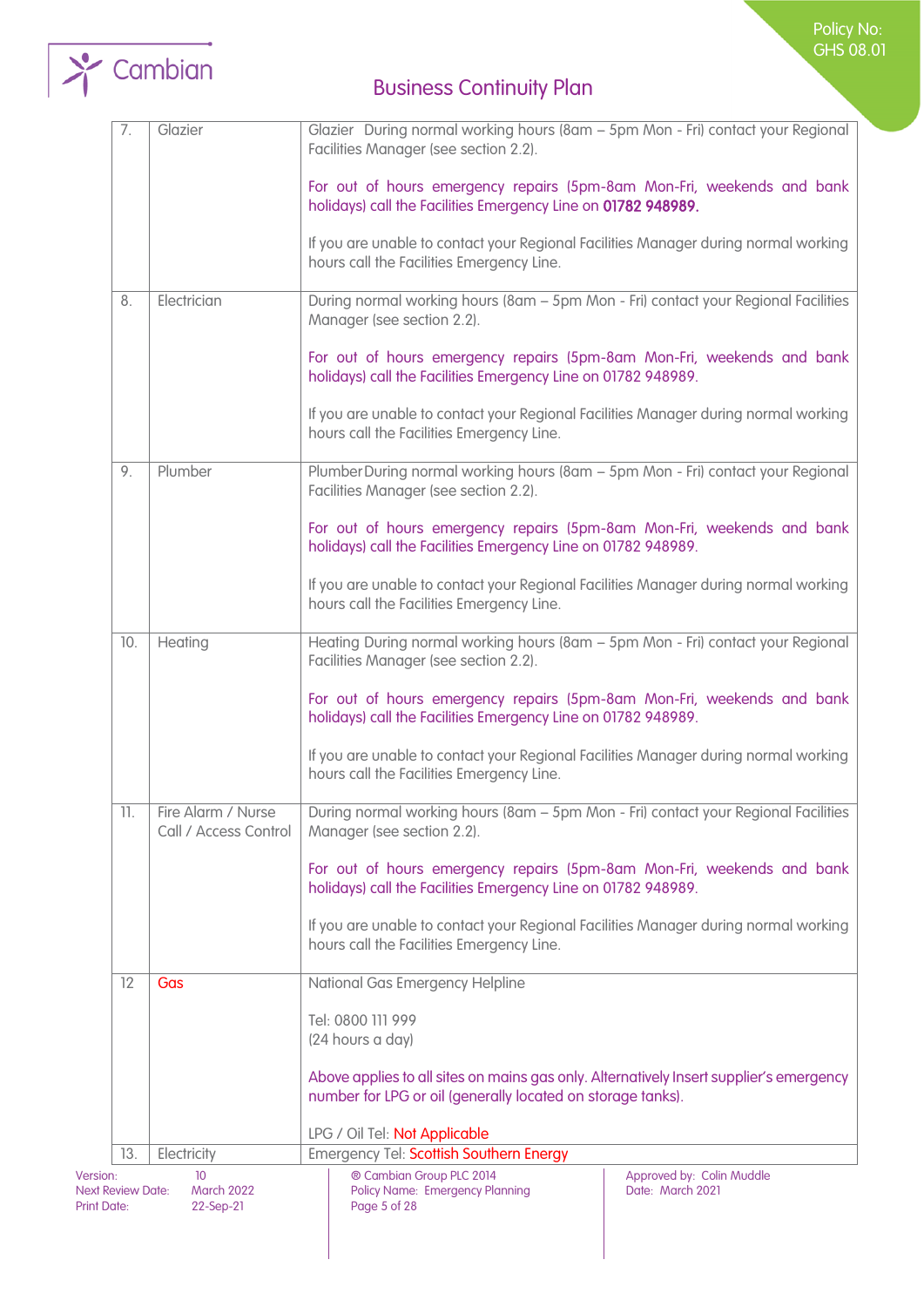

|     |       | Tel: 0800 300 999<br>(24 hours a day)<br>This should be your distribution network operator emergency contact number (rather<br>than that of who you pay your bills to).<br>The following links will help you identify the appropriate number:<br>http://www.nationalgrid.com/uk/Electricity/AboutElectricity/DistributionCompanies/<br>http://www.westernpower.co.uk/About-us/Our-Business/Distribution-area/Find-<br>your-distributor.aspx NOTE: This link will identify electricity distributor on entry of post<br>code for anywhere in the UK |
|-----|-------|---------------------------------------------------------------------------------------------------------------------------------------------------------------------------------------------------------------------------------------------------------------------------------------------------------------------------------------------------------------------------------------------------------------------------------------------------------------------------------------------------------------------------------------------------|
|     |       | General electrical faults should be reported to Regional Facilities Office (see 8 above)                                                                                                                                                                                                                                                                                                                                                                                                                                                          |
| 14. | Water | <b>Emergency Tel: Wessex Water</b><br>Tel: 01225 526206<br>(24 hours a day)<br>Following link will help you identify your suppliers web site where you should find<br>an emergency contact number:<br>http://www.water.org.uk/consumers/find-your-supplier<br>General leaks (within the building/site boundary) and plumbing issues should be<br>reported to Regional Facilities Office (see 9 above)                                                                                                                                             |

#### Remember

- Always keep calm, be reassuring and use your skill, knowledge and training to deal with the situation in a  $\bullet$ professional manner.
- Never rush  $\bullet$
- Provided it is safe to do so, you should always put the needs of individuals in our care first.  $\bullet$
- At no time, however, should you put yourself at risk.  $\bullet$

## <span id="page-5-0"></span>3. Location of Main Services and Equipment

| ч. | Gas                                     | In wall outside food tech room           |
|----|-----------------------------------------|------------------------------------------|
| 2. | Gas meters                              | In wall outside food tech room           |
|    |                                         |                                          |
| 3. | Water                                   | In cupboard in common room               |
| 4. | <b>Water Meters</b>                     | In road outside building                 |
| 5. | <b>Electric Main Distribution Board</b> | In hallway cupboard outside admin office |
| 6. | <b>Electric Meters</b>                  | <b>Maintenance Workshop</b>              |
| 7. | Spare supply of light bulbs             | <b>COSHH store in Main Kitchen</b>       |
| 8. | Key Safes etc                           | <b>Admin Office</b>                      |

Print Date: 22-Sep-21 Page 6 of 28

Version: 10 10 10 **Detail Combian Group PLC 2014** Approved by: Colin Muddle<br>Next Review Date: March 2022 Policy Name: Emergency Planning Date: March 2021 Policy Name: Emergency Planning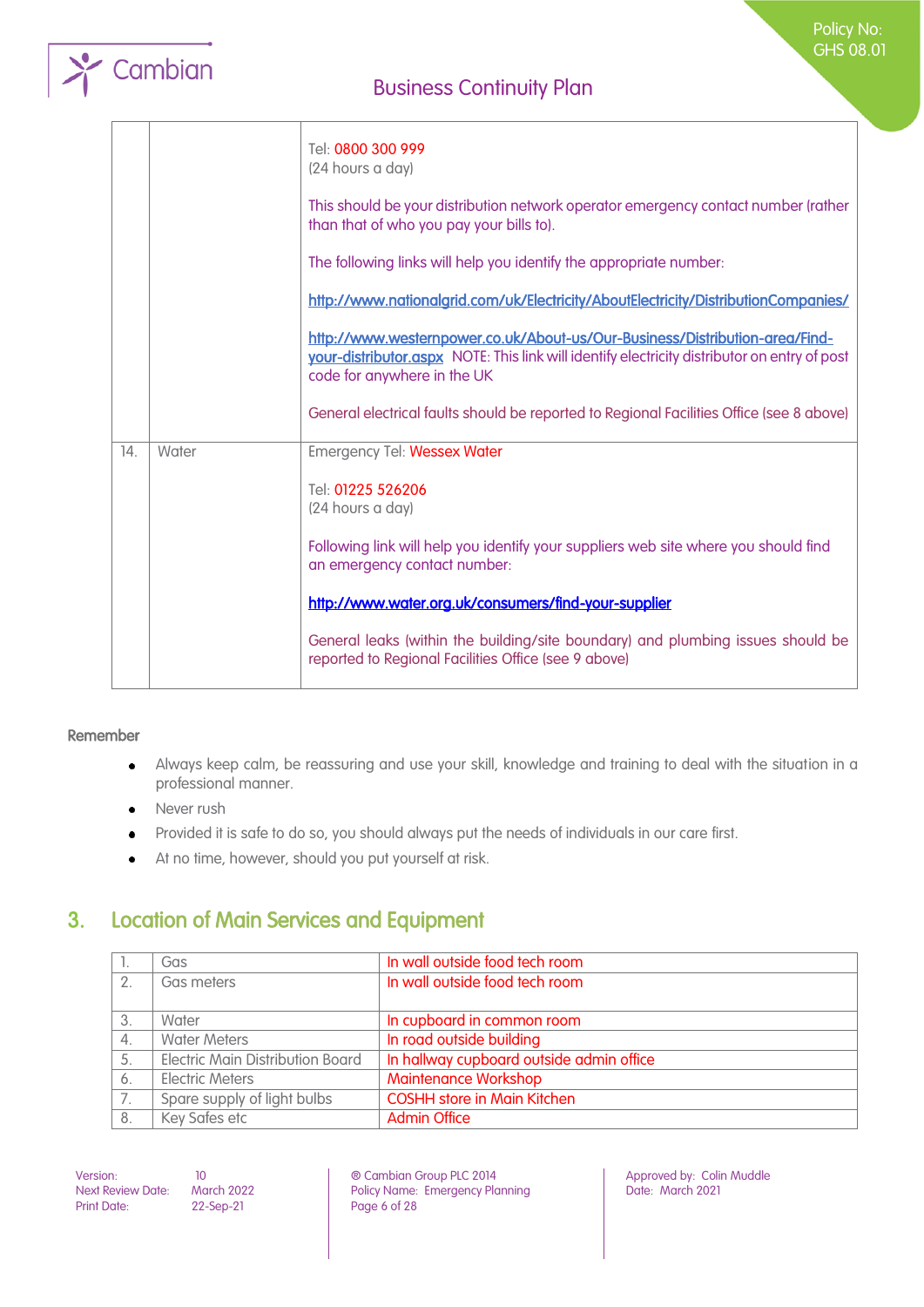

Policy No: GHS 08.01

### **Fire Precautions**

Cambian

- <span id="page-6-0"></span>If fire alarm sounds dial (9)999 and follow the Group Fire Action policy (GHS 6) and the procedures specific to your location.
- Ask for the Fire Brigade providing the full Location address and state that "This is CWC, part of the Cambian  $\bullet$ Group, we are post 16, 38 & 52 week residential college for young people with a diagnosis of Asperger's Syndrome/Autistic Spectrum Disorder who are classed as vulnerable children/adults.
- (Do not hang up until told to do so)
- The evacuation strategy for this location is FULL evacuation. Contact your Facilities Manager if there is any doubt about which evacuation strategy applies at your location.
- Do not fight the fire unless it is safe to do so.
- Wait for the Fire Brigade to arrive at the location.
- The Fire Marshal will be in control of the building when the fire alarm sounds until either the alarm is silenced because of false activation or the Fire Brigade arrive.

NOTE: At some locations fire exits will release automatically either immediately or after a short (2–3 minute) time delay and allow free egress for both staff and individuals. The positioning of staff when the alarm is sounding is therefore important to ensure that any detained individuals are not allowed free access to the exterior of the building in breach of Section 17 leave conditions as part of the Mental Health Act 1983.

In most instances, the fire service will be in attendance within 10 minutes.

#### Remember!

- The fire service should remain present whilst the fire panel is reset and stay until the all clear is given.
- Read all fire notices and know the location of all manual call points and fire extinguishers.
- Know all fire exit points and zone areas.
- Keep all fire exits free from obstruction and report any faults with doors etc.
- Do not wedge doors with objects.
- Turn off electrical appliances which are not in use.
- It is illegal to silence the alarm until a false alarm has been declared. Under no circumstances should the alarm be silenced in the event of a genuine alarm.

#### Most importantly, Remain Calm!

As soon as reasonably practicable the following should be contacted:

- Regional Facilities Office/Facilities Emergency Line: Tel: 01782 948989 (24 hours).  $\bullet$
- The location Manager/Head/Principal.
- Regional Facilities Manager  $\bullet$
- Operations Director/Regional Manager.

### <span id="page-6-1"></span>5. Electrical Power Failure

The main electrical isolation point is located in CWC main fuse board in the cupboard outside reception. See attached plan.

Print Date: 22-Sep-21 Page 7 of 28

Version: 10 ® Cambian Group PLC 2014 Approved by: Colin Muddle Next Review Date: March 2022 Policy Name: Emergency Planning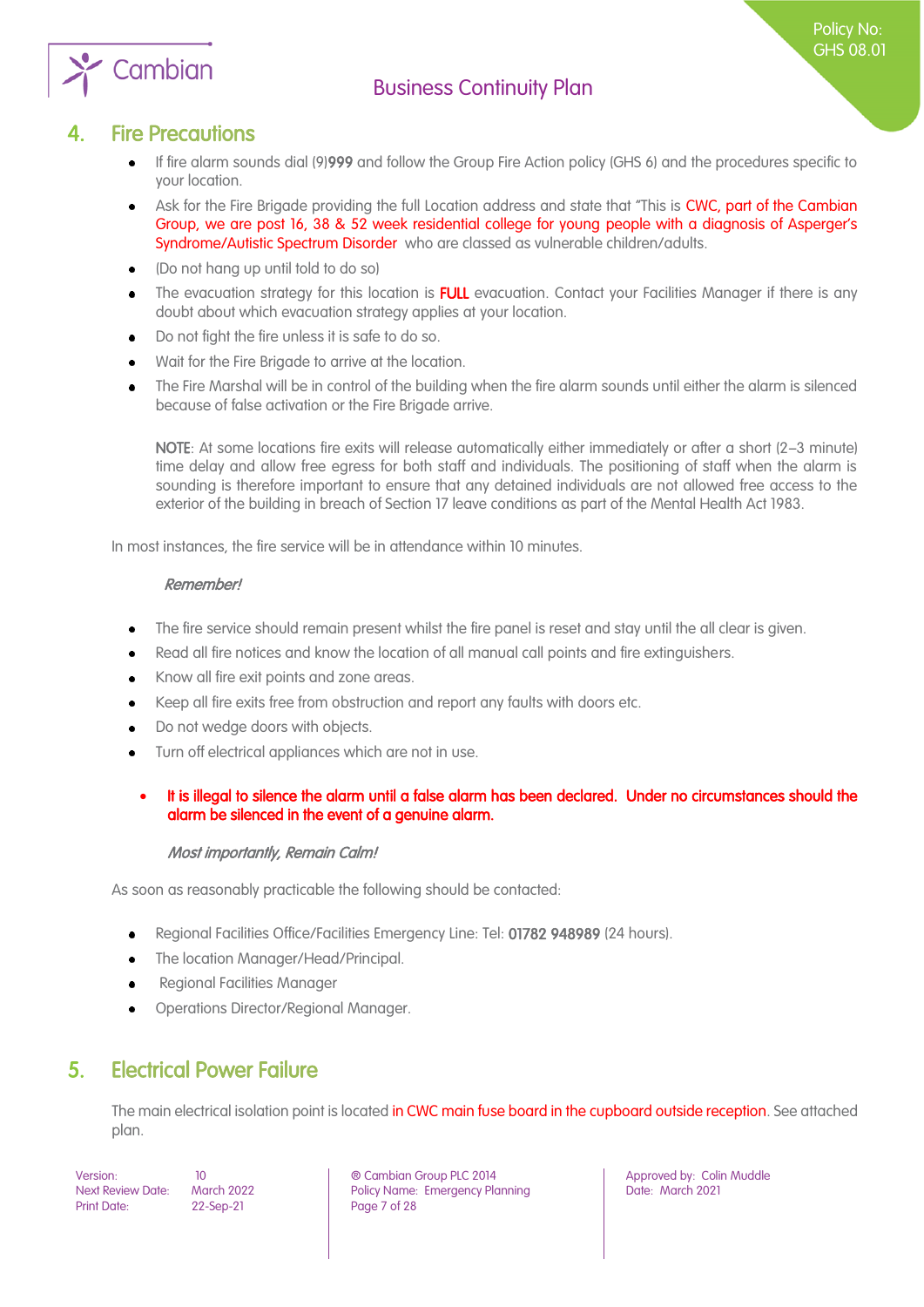

#### Section Power Failure  $5.1.$

If the power fails to a room or a small section of the location, the Person in Charge should try to reset the circuit breakers located in the main fuse board in cupboard outside reception. See attached plans for locations.

If the fault remains contact your Regional Facilities Manager (see section 2.2) during normal working hours (8am – 5pm Mon - Fri).

For out of hours emergency repairs (5pm-8am Mon-Fri, weekends and bank holidays) call the Facilities Emergency Line on 01782 948989. If you are unable to contact your Regional Facilities Manager during normal working hours call the Facilities Emergency Line.

The Person in Charge should state the nature of the fault and request assistance.

#### $5.2.$ Total Power Failure

If the power fails to the whole location, the Person in Charge should try to ascertain if the failure is solely confined to the Location or, does it affect the wider neighbourhood, by contacting:

#### Scottish Southern Energy 0800 072 7282 [as per section 2.3.13]

Try to ascertain the estimated timescale for restoration of the supply. If the disruption to supply is unknown or likely to be greater than two hours contact your Regional Facilities Manager (see section 2.2) during normal working hours (8am – 5pm Mon - Fri).

For assistance out of hours (5pm-8am Mon-Fri, weekends and bank holidays) call the Facilities Emergency Line on 01782 948989. If you are unable to contact your Regional Facilities Manager during normal working hours call the Facilities Emergency Line.

The following should also be contacted:

- The Manager/Head/Principal.  $\bullet$
- Operations Director/Regional Manager.

If the fault lies within the location, and the power cannot be reset, the Person in Charge should contact the Regional Facilities Manager (see section 2.2) during normal working hours (8am – 5pm Mon - Fri).

For assistance out of hours (5pm-8am Mon-Fri, weekends and bank holidays) call the Facilities Emergency Line on 01782 948989. If you are unable to contact your Regional Facilities Manager during normal working hours call the Facilities Emergency Line.

The following should also be contacted:

- The Manager/Head/Principal.  $\bullet$
- Operations Director/Regional Manager.

Staff should reassure individuals and continue with their duties in a calm manner.

The location has internal, independently powered, emergency lighting which should automatically take effect when power fails. This will provide some working light in corridors and other key locations for about 3 hours.

A torch should be kept in the main office in case of emergency and tested before the start of each night shift to ensure that they work.

Print Date: 22-Sep-21 Page 8 of 28

Version: 10 ® Cambian Group PLC 2014 Approved by: Colin Muddle Next Review Date: March 2022 | Policy Name: Emergency Planning | Date: March 2021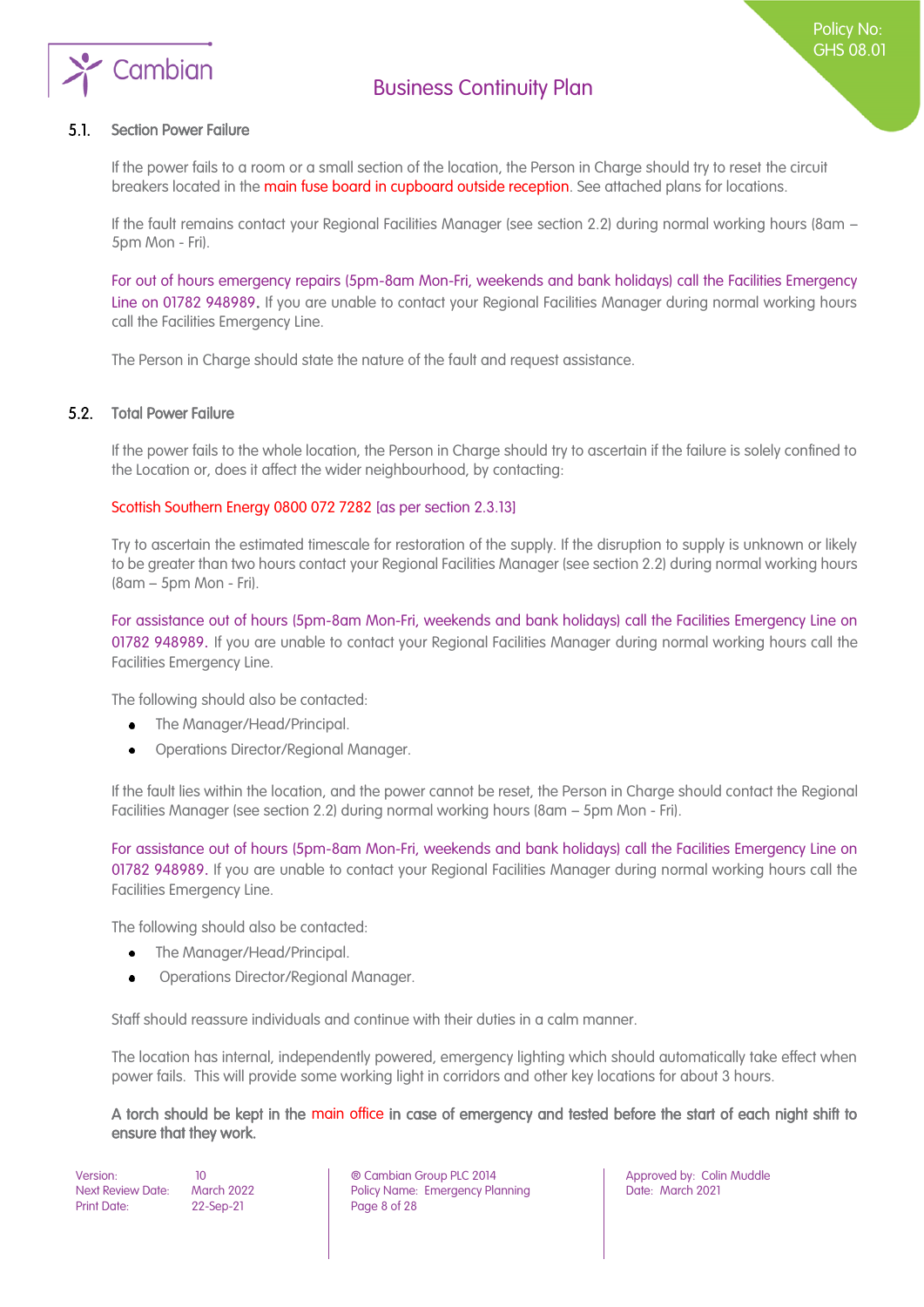

### <span id="page-8-0"></span>**Water Leakage**

#### $6.1.$ Stop Valve Location in Bedrooms

Bedroom Stop valves are located: Not Applicable

Local Isolation Points: Not Applicable

#### $6.2.$ Water Leakage To A Section Of The Location

The area should be cordoned off to prevent accidents and individuals moved to a different area of the location if necessary.

The Person in Charge (or maintenance person if on duty) should attempt to isolate the water supply to the area/building by turning off the supply. See attached plans.

In some circumstances it may also be necessary to request advice on heating if the water supply also feeds the heating system for the location.

The Person in Charge should contact the Regional Facilities Manager (see section 2.2) during normal working hours (8am – 5pm Mon - Fri).

For out of hours emergency repairs (5pm-8am Mon-Fri, weekends and bank holidays) call the Facilities Emergency Line on 01782 948989. If you are unable to contact your Regional Facilities Manager during normal working hours call the Facilities Emergency Line.

#### $6.3.$ Flooding to a Major Section of the Location

If flooding occurs to a large area of the location, the Person in Charge should contact the Regional Facilities Manager (see section 2.2) during normal working hours (8am – 5pm Mon - Fri).

For out of hours emergencies (5pm-8am Mon-Fri, weekends and bank holidays) call the Facilities Emergency Line on 01782 948989. If you are unable to contact your Regional Facilities Manager during normal working hours call the Facilities Emergency Line.

The following should also be contacted:

- $\bullet$ The Manager/Head/Principal.
- Operations Director/Regional Manager.
- Off duty staff to come to the location as required.

Mains water stop valve(s) are located in the common room. See attached plans.

The Person in Charge might need to inform the Police and Ambulance Services if appropriate.

Where practicable all individuals should be moved to a safe area of the location. Staff should reassure individuals and prepare to evacuate the location should this prove necessary.

For calls relating to water extraction, de-humidifying and drying due to flooding contact the Regional Facilities Manager (see section 2.2) during normal working hours (8am – 5pm Mon - Fri).

For out of hours emergencies (5pm-8am Mon-Fri, weekends and bank holidays) call the Facilities Emergency Line on 01782 948989. If you are unable to contact your Regional Facilities Manager during normal working hours call the Facilities Emergency Line.

Print Date: 22-Sep-21 Page 9 of 28

Version: 10 ® Cambian Group PLC 2014 Approved by: Colin Muddle Next Review Date: March 2022 | Policy Name: Emergency Planning | Date: March 2021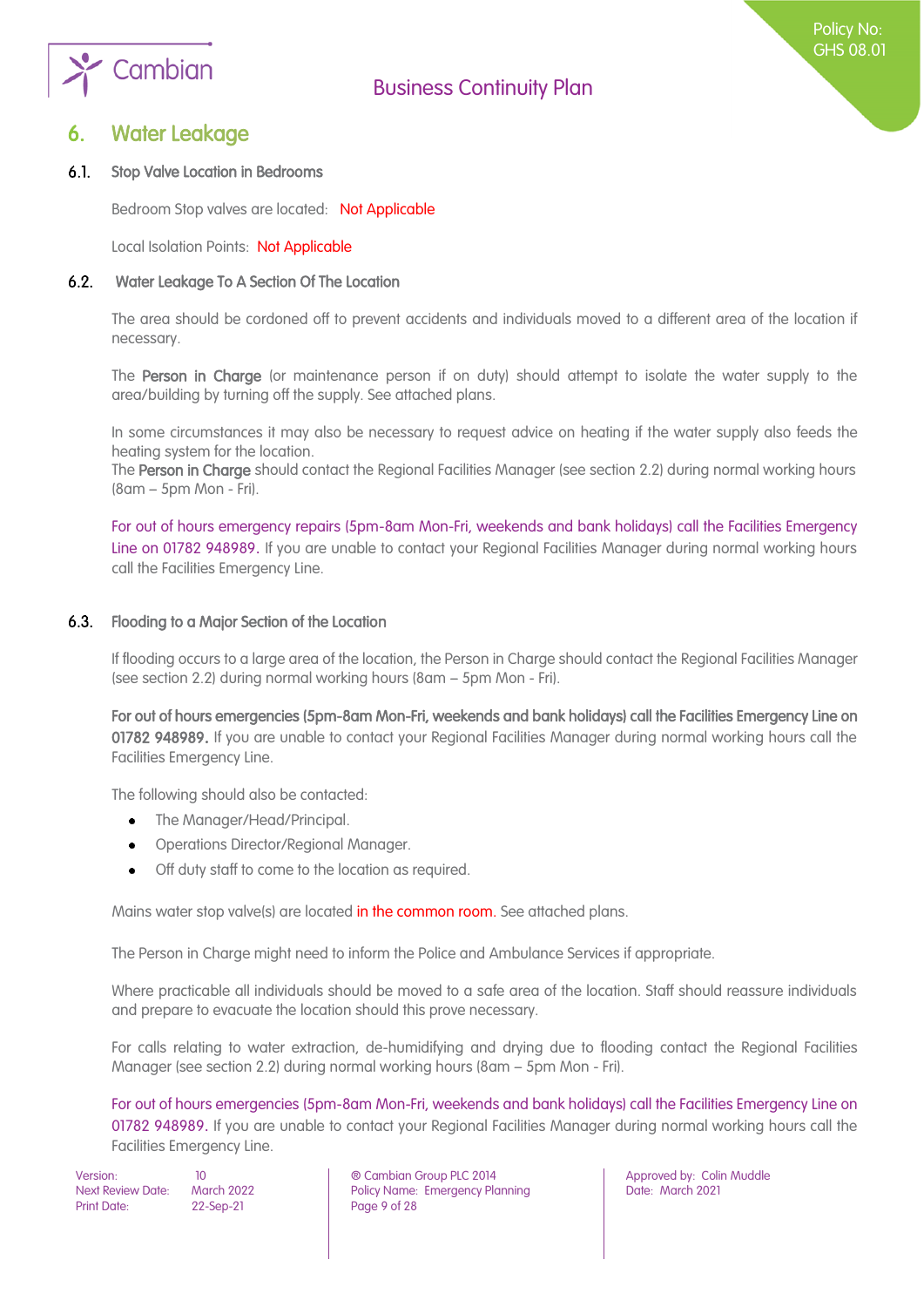

Equipment hire is available through:

HSS, 17a Christchurch Road, Bournemouth, Dorset BH1 3LF.

Tel: 01202 319992

Website: **www.hss.com** 

Account CA2250

<span id="page-9-0"></span>NOTE: Facilities Manager or Facilities Emergency Line to be consulted before placing orders.

### 7. Gas and Oil Leakage

#### Mains Gas or LPG

Choose an item.

The main isolation valve is on the main building wall outside of the building and next to the food tech room. See attached plans. The gas supply can be turned off by doing a quarter turn clockwise.

All staff must report any incidents of gas leakage (or suspected gas leaks) to the Person in Charge who should immediately ensure that the gas supply is isolated.

The Person in Charge should then contact National Gas Emergency Helpline as per section 2.3.12 above] (24 hours a day), liaise with the operator and assess the situation concerning evacuation of the Location.

The person in charge should also contact the Regional Facilities Manager (see section 2.2) during normal working hours (8am – 5pm Mon - Fri).

For out of hours assistance (5pm-8am Mon-Fri, weekends and bank holidays) call the Facilities Emergency Line on 01782 948989. If you are unable to contact your Regional Facilities Manager during normal working hours call the Facilities Emergency Line.

The following should also be contacted:

- The Manager/Head/Principal.
- Off duty staff to come to the location as required.  $\bullet$
- Operations Director/Regional Manager.  $\bullet$

#### Safety is the first consideration!

<span id="page-9-1"></span>Staff should reassure the individuals and prepare to evacuate the building if advised to do so.

### 8. Lift Failure [delete sections 8.1 and 8.2 below and enter "N/A" here if site does not have lift]

#### $8.1.$ 8.1 Lift failure with No Occupants

If the lift fails with no occupants inside, staff/individuals should inform the Person in Charge.

The Person in Charge should display an 'out of order' notice on each lift door on every landing.

| Version:                 | 10                |
|--------------------------|-------------------|
| <b>Next Review Date:</b> | <b>March 2022</b> |
| <b>Print Date:</b>       | 22-Sep-21         |

Version: 10 ® Cambian Group PLC 2014 Approved by: Colin Muddle Policy Name: Emergency Planning Page 10 of 28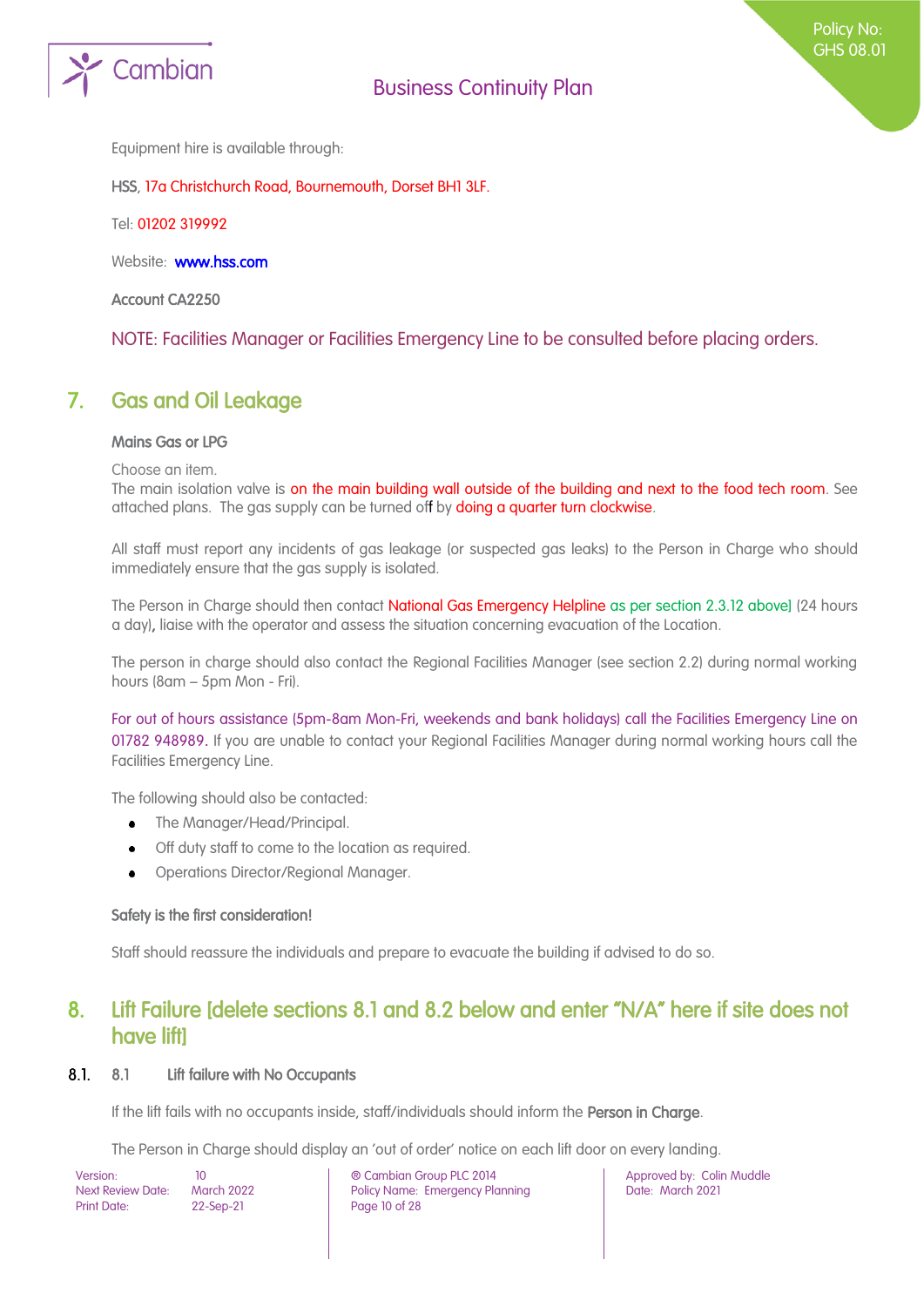

The Person in Charge should contact the Regional Facilities Manager (see section 2.2) during normal working hours (8am – 5pm Mon - Fri).

For out of hours emergency repairs (5pm-8am Mon-Fri, weekends and bank holidays) call the Facilities Emergency Line on 01782 948989. If you are unable to contact your Regional Facilities Manager during normal working hours call the Facilities Emergency Line.

#### $8.2.$ Lift failure with Occupants

If the lift fails with occupants inside, staff/individuals should inform the Person in Charge.

The team trained in lift evacuation should be notified and called to assist. If unavailable or the action plan is inoperable then the Person in Charge should immediately notify the fire brigade.

The Person in Charge should also contact the Regional Facilities Manager (see section 2.2) during normal working hours (8am – 5pm Mon - Fri).

For out of hours emergencies (5pm-8am Mon-Fri, weekends and bank holidays) call the Facilities Emergency Line on 01782 948989. If you are unable to contact your Regional Facilities Manager during normal working hours call the Facilities Emergency Line.

#### NOTE:

On no account should staff attempt to lower the lift unless they have attended and completed a recognised training course with the lift service company, and are competent to carry out the procedure.

### <span id="page-10-0"></span>9. Temporary Loss of Heating

In the event of loss of heating, identify if the problem is :

- Location based or  $\ddot{\phantom{a}}$
- Externally based (Electricity/gas supply)

by contacting the numbers in sections 2.3.12 and 2.3.13 above. Try to ascertain the estimated timescale for restoration of the supply from the electricity/gas distributor.

#### 9.1. If the fault appears to be only within your Location

Contact the Regional Facilities Manager (see section 2.2) during normal working hours (8am – 5pm Mon - Fri).

For out of hours emergency repairs (5pm-8am Mon-Fri, weekends and bank holidays) call the Facilities Emergency Line on 01782 948989. If you are unable to contact your Regional Facilities Manager during normal working hours call the Facilities Emergency Line.

When the contractor has inspected the boiler they should provide clear feedback as to what the problem is and how long it will take to effect a repair and restore the heating.

If the general temperature in the location is likely to drop below 18ºC for more than 4 hours approx you must:-

- Inform individuals of the interruption to the heating supply.  $\bullet$
- Inform the Manager/Head/Principal.

Version: 10 ® Cambian Group PLC 2014 Approved by: Colin Muddle Next Review Date: March 2022 **Policy Name: Emergency Planning Particle 2021** Date: March 2021 Print Date: 22-Sep-21 Page 11 of 28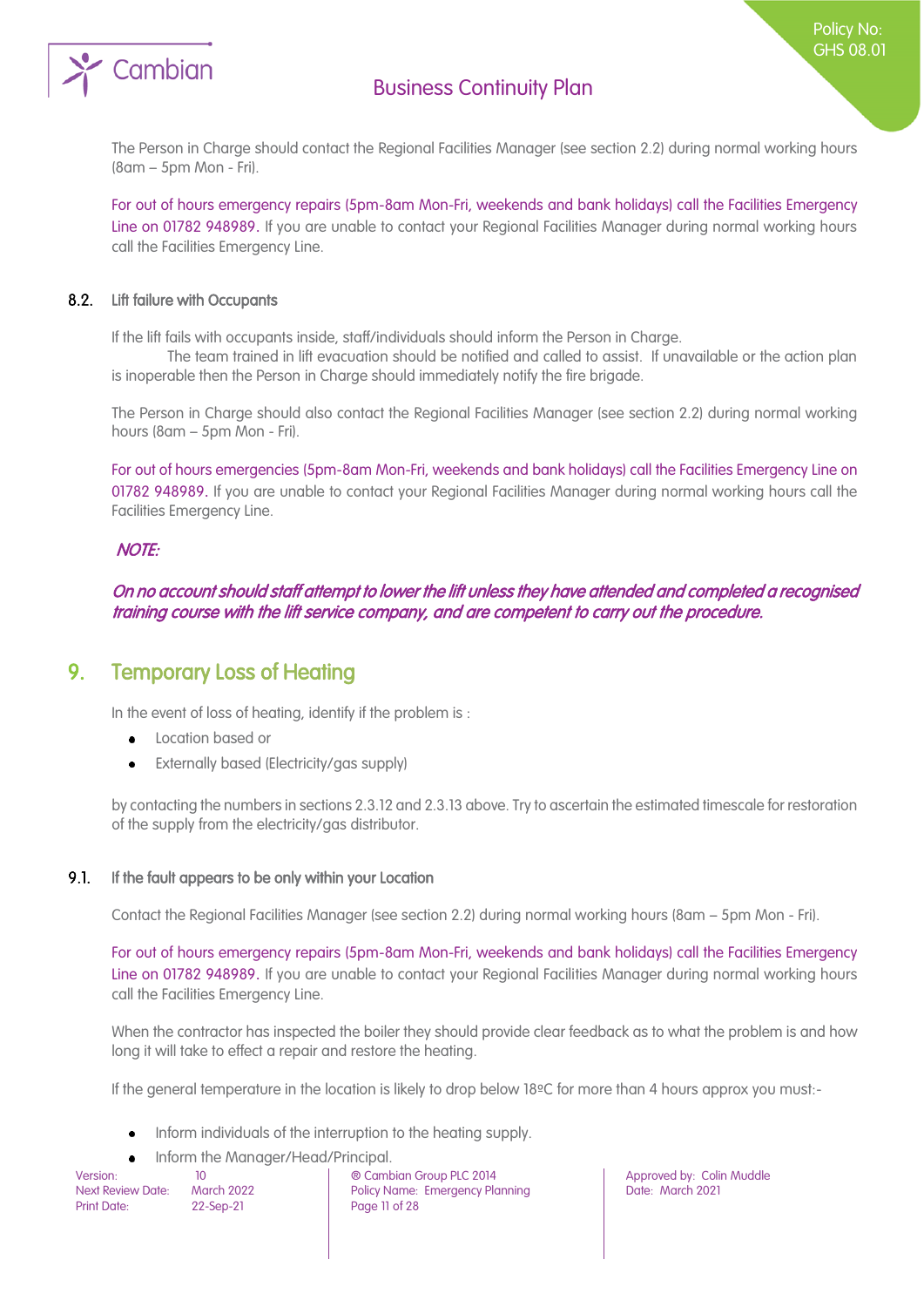

- Contact the Operations Director/Regional Manager.  $\bullet$
- Consider whether the evacuation procedure is appropriate.
- Consider what alternative measures are required to ensure that adequate heating can be arranged.
- Contact local hire shops to arrange alternative heating in communal areas (consult your Regional Facilities Manager/Facilities Emergency Line).
- The Manager should also consider making provision of:
	- o Hot water bottles.
	- o Foot warmers.
	- o Electric Blankets.
	- o Spare blankets/duvets.
	- o Oil filled radiators
	- o Convector heaters.

#### $9.2.$ If the fault appears to be externally based

If the timescale for restoration of supply is unknown or likely to be greater than two hours contact the Regional Facilities Manager (see section 2.2) during normal working hours (8am – 5pm Mon - Fri).

For out of hours assistance (5pm-8am Mon-Fri, weekends and bank holidays) call the Facilities Emergency Line on 01782 948989. If you are unable to contact your Regional Facilities Manager during normal working hours call the Facilities Emergency Line.

The following should also be contacted:

- The Manager/Head/Principal.  $\bullet$
- Operations Director/Regional Manager.  $\bullet$

#### 9.3. Contact Telephone Numbers

| <b>Regional Facilities Dept</b>         | Regional Facilities Manager (see section 2.2) during normal working<br>hours (8am – 5pm Mon - Fri).                                                                                                                                                                         |
|-----------------------------------------|-----------------------------------------------------------------------------------------------------------------------------------------------------------------------------------------------------------------------------------------------------------------------------|
|                                         | For out of hours emergency repairs (5pm-8am Mon-Fri, weekends<br>and bank holidays) call the Facilities Emergency Line on 01782<br>948989. If you are unable to contact your Regional Facilities Manager<br>during normal working hours call the Facilities Emergency Line. |
|                                         |                                                                                                                                                                                                                                                                             |
| <b>Electricity Distribution Company</b> | Southern Scottish Energy from section 2.3.13                                                                                                                                                                                                                                |
|                                         | Tel: 0800 300 999 from section 2.3.13                                                                                                                                                                                                                                       |
| Gas / Oil Supplier                      | <b>Natural Gas from section 2.3.12</b>                                                                                                                                                                                                                                      |
|                                         | Tel: 0800 111 999 from section 2.3.12                                                                                                                                                                                                                                       |
| <b>Local Hire Shop</b>                  | HSS:                                                                                                                                                                                                                                                                        |
|                                         | 17a Christchurch Road, Bournemouth, Dorset BH1 3LF                                                                                                                                                                                                                          |
|                                         | Tel: 01202 319992                                                                                                                                                                                                                                                           |
| $\mathbf{10}$                           | $\sim$ Campbian Croup DLC 0014<br>$\overline{a}$ Approved by Colin Muddle                                                                                                                                                                                                   |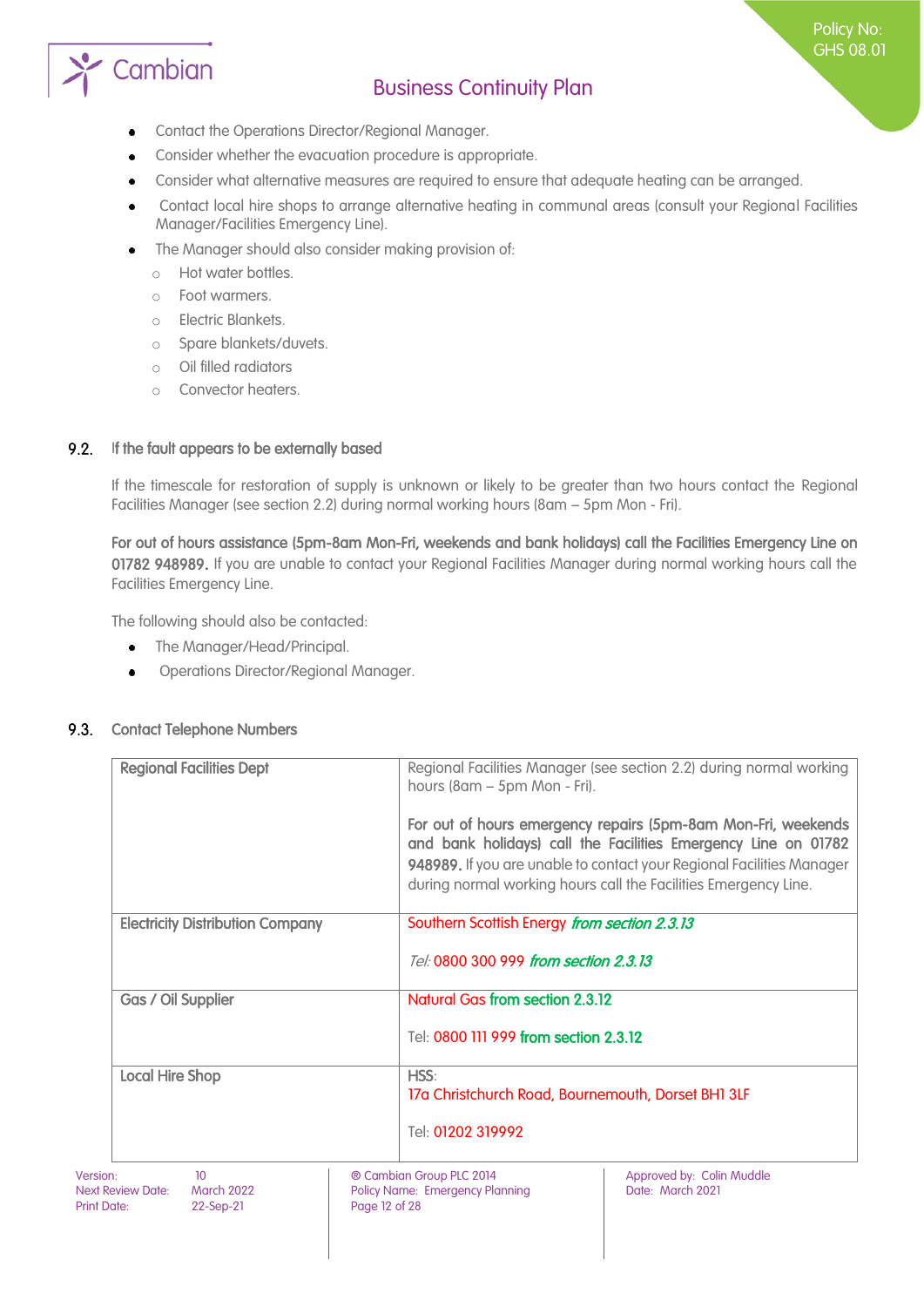

Website: www.hss.com

Account CA2250

NOTE: Facilities Manager or Facilities Emergency Line to be consulted before placing orders.

### <span id="page-12-0"></span>10. Accidents in the Location

#### 10.1. Minor Accidents

Staff should report to the Person in Charge any minor accident which occurs to any individual/patient, visitor or member of staff.

The Person in Charge or trained "first - aider" should assess the severity of the accident and if appropriate administer first aid treatment.

First aid boxes are located:

#### • Staff Offices, Medical Room, reception, Kitchen and all Vehicles.

The Person in Charge should record the details of the accident on an IR1 form/accident form.

It may also be appropriate for the Person in Charge to make a record in other places such as the care plan, communication book, handover book etc.

#### 10.2. Major Accidents

In cases involving a serious accident (eg: airway obstruction, fractures, laceration, haemorrhage) the person in charge should ring the Ambulance Service for immediate assistance by dialling (9)999.

A member of staff should remain with the injured person (if safe to do so) until assistance arrives or appropriate first aid can be administered.

At locations with a nurse call system, assistance may be summoned by pressing the personal alarm carried by each member of staff.

The Person in Charge should give as much information to the Ambulance Service and state the circumstances of the accident as far as they are known.

#### Note:

State clearly the address and telephone number of the location and listen carefully to any instructions which may be given by the Ambulance Service.

The full address of the location is:

Cambian Wing College, 126 Richmond Park Road, Bournemouth, Dorset. BH8 8TH

Tel. No: 01202 635630 Fax No: Not Applicable

Print Date: 22-Sep-21 Page 13 of 28

Version: 10 ® Cambian Group PLC 2014 Approved by: Colin Muddle Next Review Date: March 2022 | Policy Name: Emergency Planning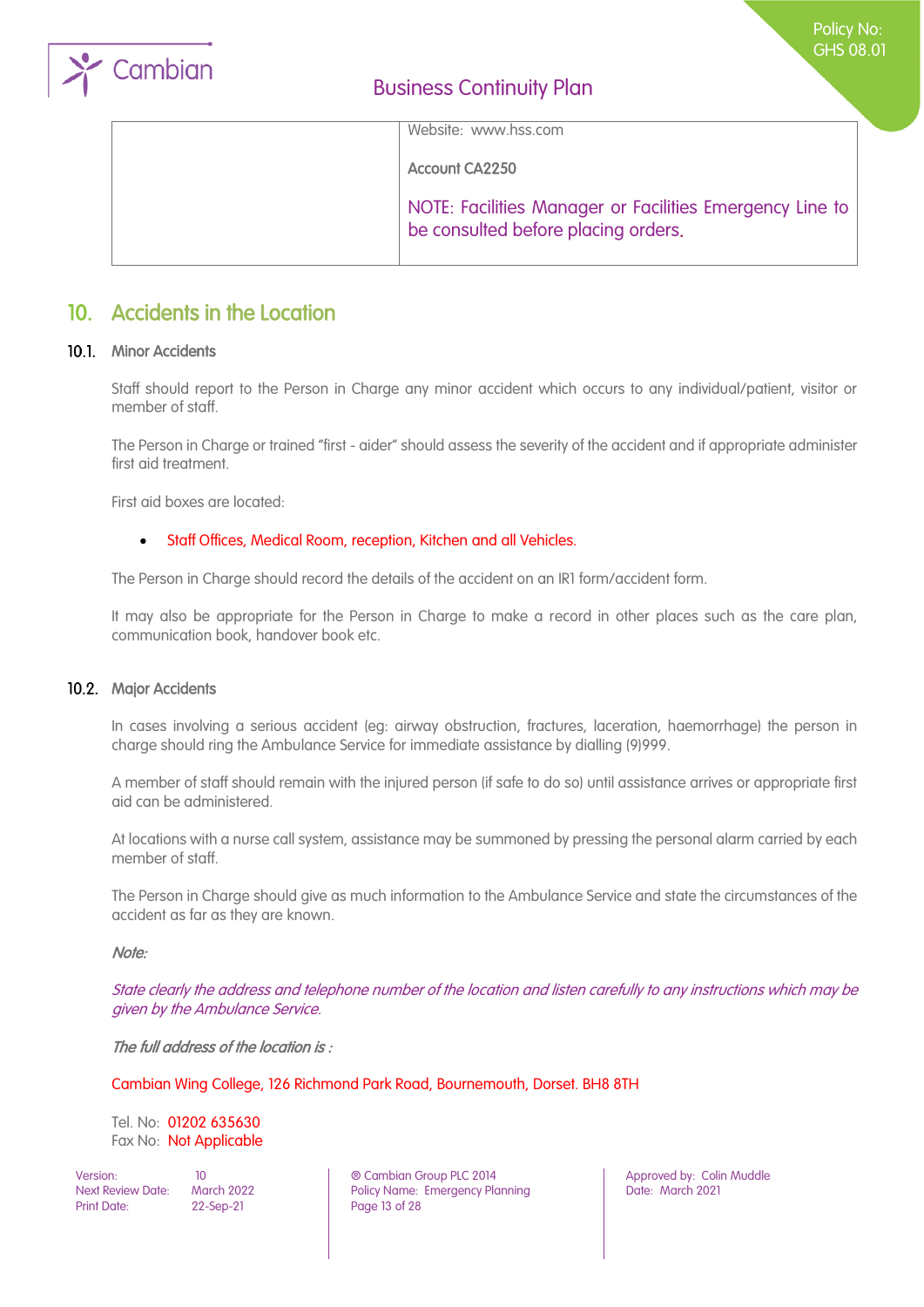

The Person in Charge should record the details of the accident on an IR1/Incident Form. It may also be appropriate for the Person in Charge to make a record in other places such as the care plan, communication book, handover book etc.

The Manager/Head/Principal should ensure that an accident investigation is completed and, where appropriate, a draft RIDDOR report is prepared and submitted to the Health and Safety Team for approval prior to filing an online report to HSE.

The location must inform the relevant regulatory body (CQC, Ofsted or HIW) of any event which requires notification as prescribed in their respective regulations.

Nothing in these instructions should be seen as detracting from any other statutory duty that the manager or Company may have to notify the relevant authorities in the event of an accident.

The Person in Charge should also inform the location Manager/Head/Principal, who will notify other relevant Senior Staff.

### <span id="page-13-0"></span>11. Evacuation of the Location

This location has been carefully designed, built, maintained and managed to the highest standards and specifications. Incidents, accidents and emergencies do, however, arise.

In an emergency the first priority is to protect individuals, staff and visitors.

In the event of a fire alarm activation the policy and procedure on fire action as detailed in section 4 must be rigidly adhered to.

In the event of any other emergency that that may impact on the safety of remaining in the building, the person in charge should assess the situation and where considered necessary call the emergency services as soon as practicable.

Remember, our individuals are considered to be vulnerable children/adults so, any decision which considers evacuation, should not be taken lightly as remaining inside the building is usually considered safer than outside, particularly at night and in winter.

A decision to evacuate or partially evacuate is likely to be taken on the advice of the emergency services representative when they arrive.

Consider all options around moving individuals within the building before evacuation, provided individuals are not put at risk remaining within the building.

### <span id="page-13-1"></span>12. Dealing with the Media

Do not speak with any representative of the media, including local newspapers, national newspapers, radio or television.

You should refer any responses to them by stating that:

"I am not authorised to make any comment on the situation, but can give you the name and telephone number of the person handling the situation."

Print Date: 22-Sep-21 Page 14 of 28

Version: 10 ® Cambian Group PLC 2014 Approved by: Colin Muddle Next Review Date: March 2022 **Policy Name: Emergency Planning Particle 2021** Date: March 2021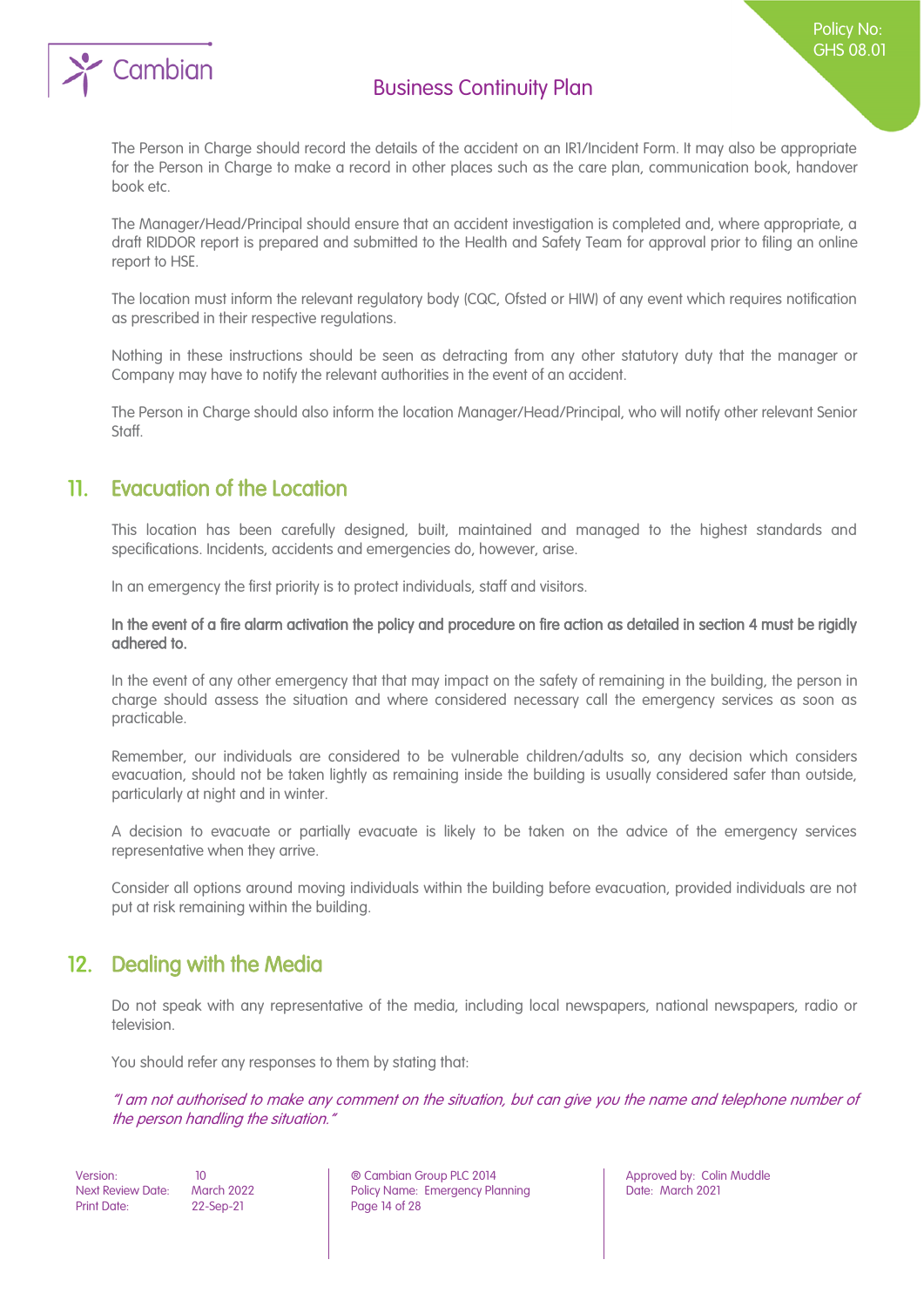# Cambian

### Business Continuity Plan

The most appropriate course of action is to avoid any discussion whatsoever and staff must refer media personnel to the Group Business Development Director, usually via their line Manager

<span id="page-14-0"></span>The Cambian Media contact is: Jeremy Wiles Tel: 02087356150 or on his Mobile 07919 023207

## 13. Temporary Accommodation

Wherever possible, in the event of an evacuation of the building, individuals should be transferred to another Cambian location such as one of the four associated residential houses as indicated below.

Detained individuals should be prioritised for internal transfer.

| Location Name                            | <b>Address and Telephone</b>                       |
|------------------------------------------|----------------------------------------------------|
| <b>Kings Park Road Residential House</b> | 18 Kings Park Road, Bournemouth, Dorset BH7 7AW    |
|                                          | 01202 729911                                       |
| Southwood Avenue Residential House       | 14 Southwood Avenue, Bournemouth, Dorset BH6 3QA   |
|                                          | 01202 436140                                       |
| Pear Tree House Residential House        | 59 Richmond Park Road, Bournemouth, Dorset BH8 9DQ |
|                                          | 01202 055311                                       |
| <b>Milton Road Residential House</b>     | 30 Milton Road, Bournemouth, Dorset BH8 8LP        |
|                                          | 01202 554212                                       |

The Person in Charge should make immediate contact with the other Cambian locations listed and arrange for their transport to be dispatched to your location in order to move individuals safely and with appropriate staff support. The Person in Charge should ask the other locations to raise additional staff, if possible, to act as escorts.

The Person in Charge should also seek to contact as many staff as possible who are not on duty and ask them to come on duty to act as escorts and individual/patient support.

Wherever possible, Cambian transport should be utilised. Always ensure that there are escorts with individuals, not including the driver of the vehicle.

Where further transport is required, the Manager/Head/Principal should ensure that there is a list of taxi companies identified who might be utilised as a transport service.

Where possible this should include companies with 7 – 11 seat transport to accommodate individuals, their immediate personal effects and escorts.

When all internal transfer routes have been explored, have in place a protocol with other locations, eg NHS, with whom reciprocal arrangements can be made.

The Manager/Head/Principal should seek to establish protocols with other organisations (eg NHS) which could provide temporary accommodation if no internal transfer routes are available.

The Person in Charge should check the individuals Contingency Care Plan for Contingency Placement before arranging the provision of other emergency accommodation.

Version: 10 ® Cambian Group PLC 2014 Approved by: Colin Muddle Next Review Date: March 2022 Policy Name: Emergency Planning<br>
Print Date: 22-Sep-21 Page 15 of 28 Page 15 of 28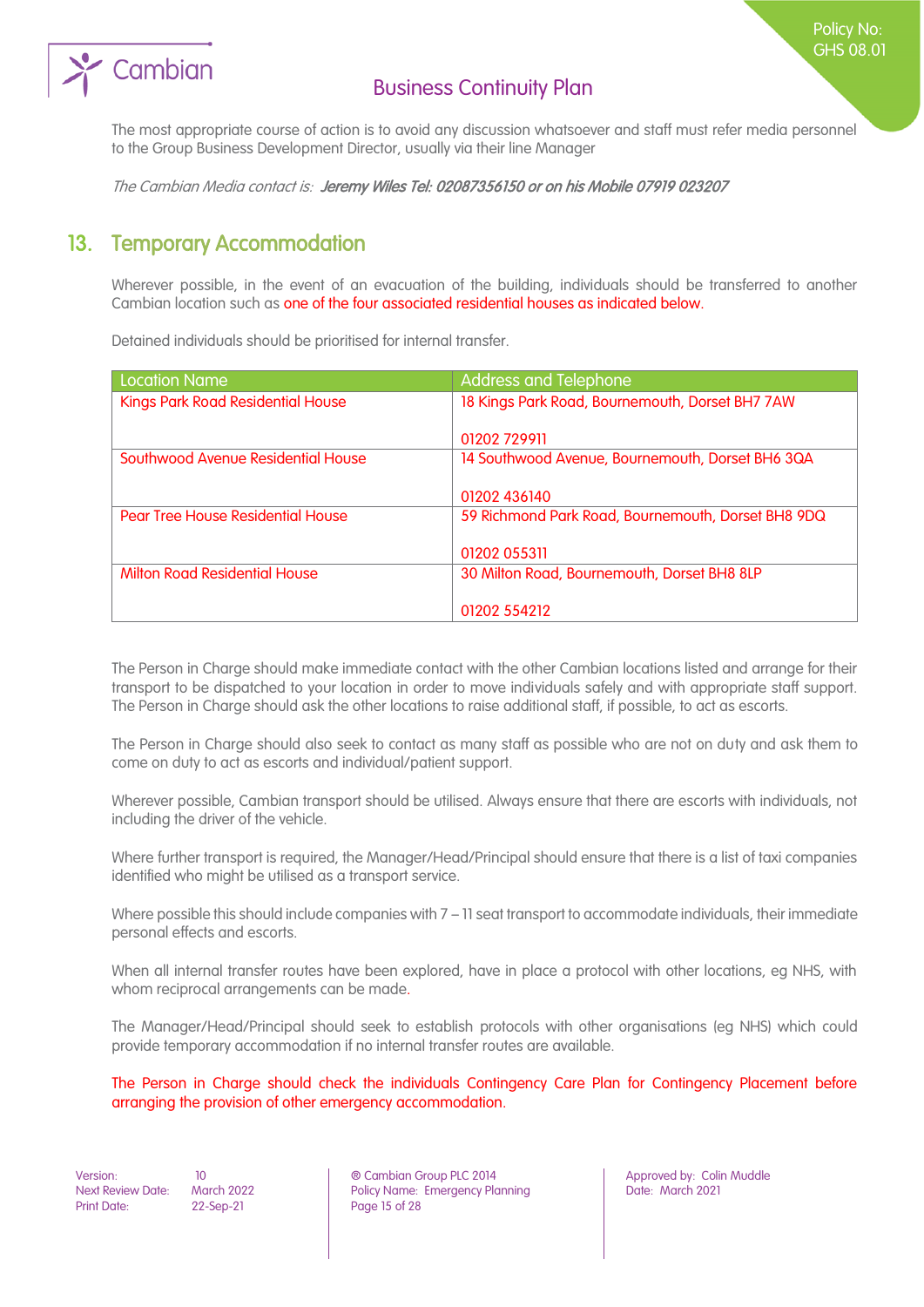

The location Manager/Head/Principal should also make enquiries in the local area as to which premises might be able to offer temporary/short term refuge in the event of a full scale evacuation of the building whilst a longer term solution is sought. This might include local schools, church halls and community centres.

The Person in Charge should first check the individuals Contingency Care Plan for Contingency Placement before arranging for the provision of other emergency accommodation.

In the event of an overnight stay, the accommodation must be suitable for the individuals concerned.

Church Halls and Community Centres are not usually appropriate in an overnight stay, however, they may be considered during the daytime.

Contacts should be made with larger hotels in the area that could accommodate the individuals in the events of an evacuation of the location.

Contacts should be made with local taxi firms for local community transport to transport individuals from the location to their temporary accommodation in the event of an evacuation.

Consider asking the local Salvation Army (or similar organisation) for their help as they are quite expert at crisis management in many areas of the country.

#### 13.1. Hotels

| <b>Hotel Name</b> | <b>Address and Telephone</b>                                                                                                                                                                                                                                                                                                                 |
|-------------------|----------------------------------------------------------------------------------------------------------------------------------------------------------------------------------------------------------------------------------------------------------------------------------------------------------------------------------------------|
| Not Applicable    | Due to having five sites that are local we cannot foresee an event<br>which would require all to be evacuated. Therefore, if one location<br>needs to be evacuated we would utilise other sites to<br>accommodate those students and staff. Our contingency would<br>be Southlands School, Vicars Hill, Lymington, SO41 5QB if<br>necessary. |
|                   | 01590 675350                                                                                                                                                                                                                                                                                                                                 |

#### 13.2. Church Halls/Community Centres etc.

| <b>Church Hall / Community Centre Name</b> | <b>Address and Telephone</b>                                                              |
|--------------------------------------------|-------------------------------------------------------------------------------------------|
| St Andrew's Church                         | Bennett Road, Bournemouth, BH8 8QQ. Vicar Graham<br>Roberts.<br>Click here to enter text. |

#### 13.3. Taxi Firms/Local Community Transport

|              | Taxis 01202 556677<br>Jhited    |
|--------------|---------------------------------|
| <u>.</u>     | 779999<br>Taxis 01202<br>Delta: |
| $\backsim$ . | $\sim$<br>470500                |

### <span id="page-15-0"></span>14. Security of the Location

Each location has a specific security programme depending on the needs and risks at the location. This *may* include:

#### Security fencing. $\bullet$

Print Date: 22-Sep-21 Page 16 of 28

Version: 10 10 10 | ® Cambian Group PLC 2014 | Approved by: Colin Muddle<br>Next Review Date: March 2022 | Policy Name: Emergency Planning | Date: March 2021 Policy Name: Emergency Planning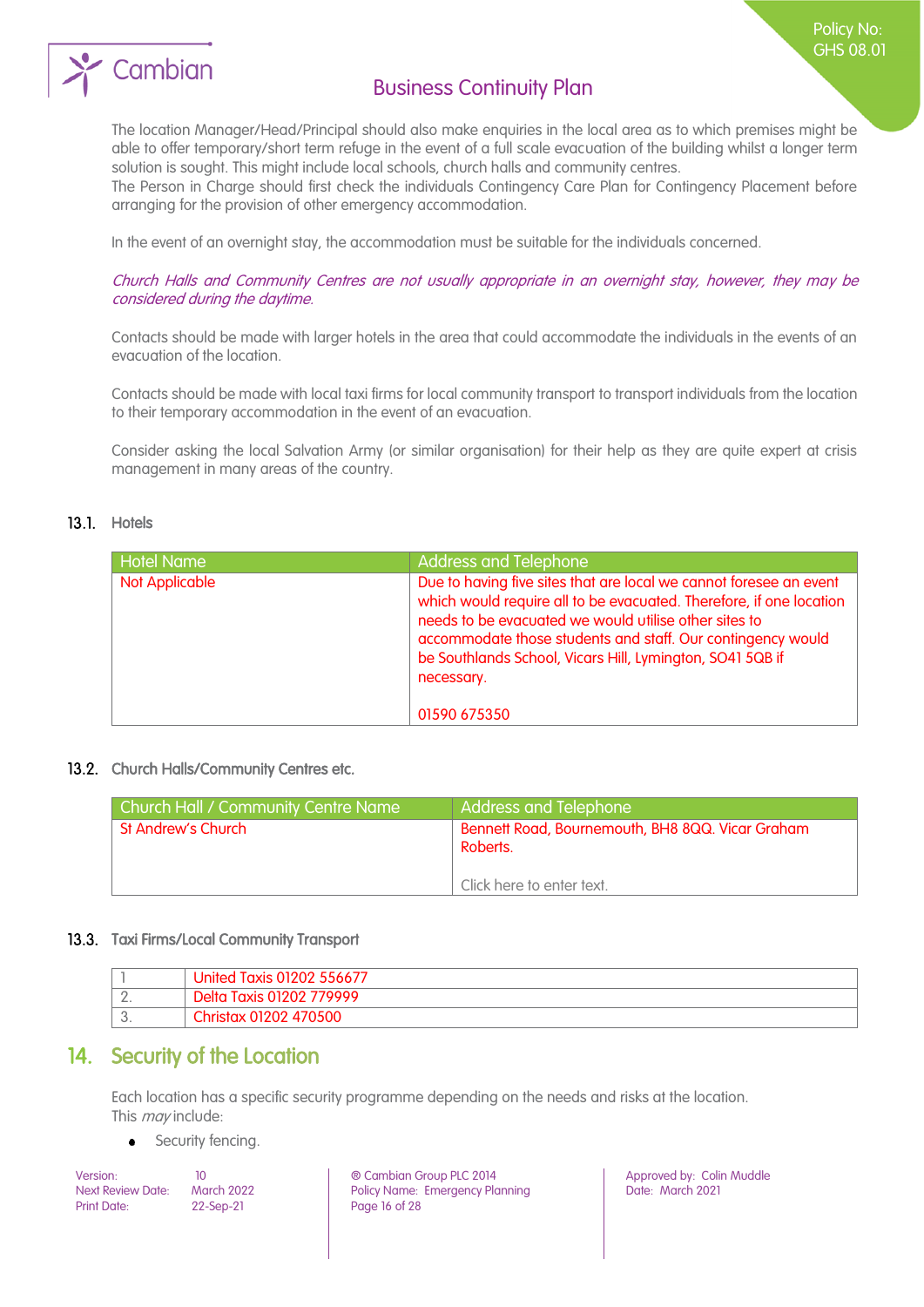

- Door entry systems.
- Individual Burglar alarms.
- Security lighting.
- Window locks.
- Security Grills.
- CCTV.

#### 14.1. Key Monitoring System

Identified doors are to be locked at all times. Locks for doors are opened in one of four ways:

- Using the individual key for that individual lock.  $\bullet$
- Using the fob, card or code for locks with an integral access control system.
- Using the master key for the suite installed.  $\bullet$
- Using the thumb turn where installed.

Keys or fobs should be issued only to those people who can prove the need (or right) to have a key. All keys and fobs issued must be recorded and timed when given out and timed upon return.

#### 14.2. Location Security Check

At the end of each day a security check must be made by the Person in Charge or a nominated person. This will include:

- Checking that all keys, staff alarms and access control fobs are accounted for.  $\bullet$
- Walking the location to physically check that all fire exits are secured and communal doors and windows are  $\bullet$ closed and where appropriate locked.

#### 14.3. Staff Confronting Intruders

If a member of staff is confronted by a suspected intruder:

Stay Calm - Ask the person or persons for formal identification. If none can be produced, ask them to leave the building.

Do not physically or verbally confront the person or persons as they may be violent. When they are leaving the building write out a description and call the police. If the person or persons become abusive call the Police immediately. At locations with a nurse call system, assistance may be summoned by pressing the personal alarm carried by each member of staff.

#### 14.4. Suspected Intruders in the Location.

The following principles should be adopted to ensure that no member of staff is put at risk.

- Call the Police and wait for them to arrive.  $\ddot{\bullet}$
- Do not under any circumstances attempt to enter a room to Investigate.
- Try to ensure that a member of staff is waiting at the front door when the Police arrive.

#### 14.5 Dealing with Emergency Repairs after Forced Entry

| Version:                 | 10                |  |
|--------------------------|-------------------|--|
| <b>Next Review Date:</b> | <b>March 2022</b> |  |
| Print Date:              | 22-Sep-21         |  |

Version: 10 ® Cambian Group PLC 2014 Approved by: Colin Muddle Policy Name: Emergency Planning Page 17 of 28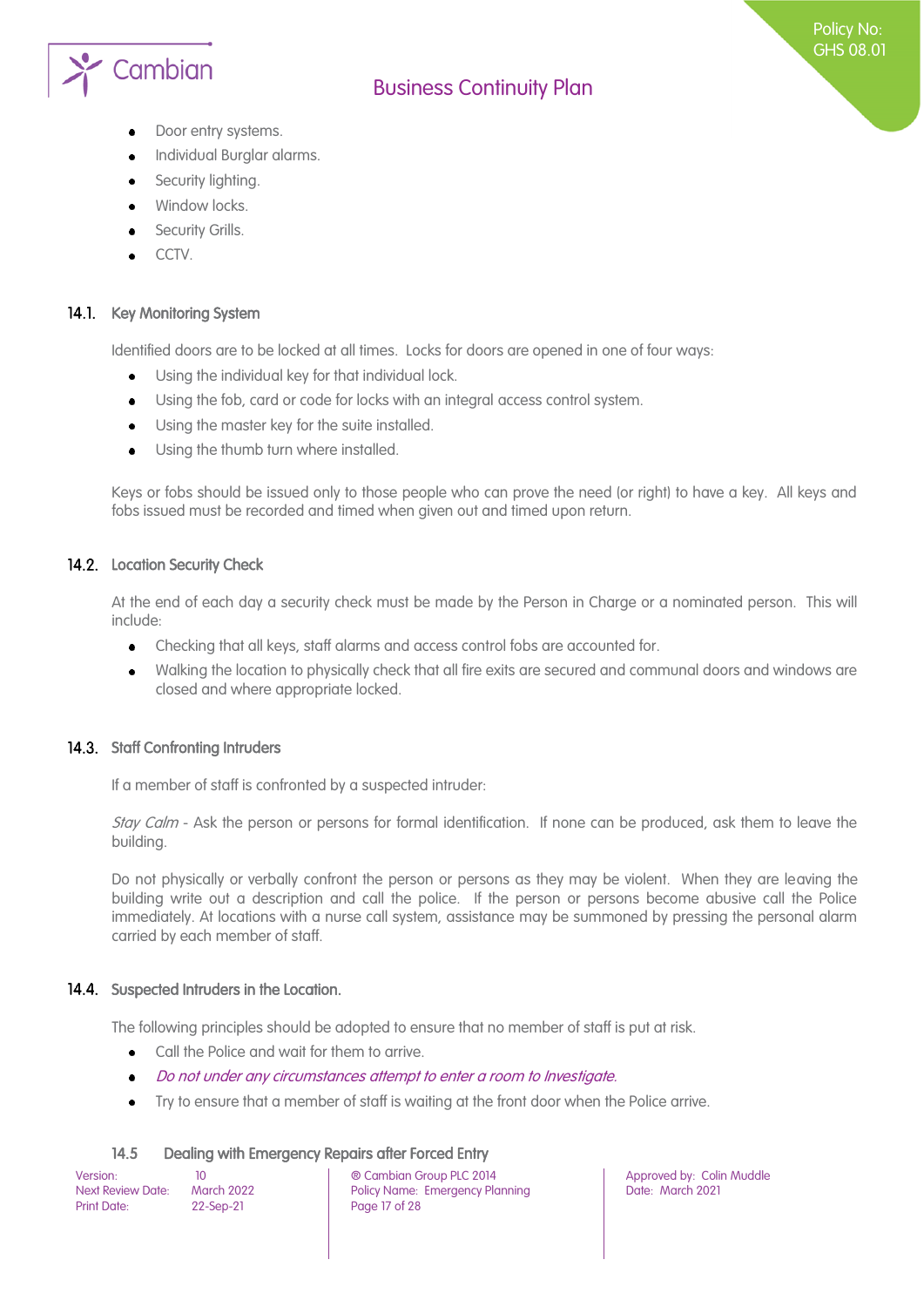

Contact the Regional Facilities Manager (see section 2.2) during normal working hours (8am – 5pm Mon - Fri).

For out of hours assistance (5pm-8am Mon-Fri, weekends and bank holidays) call the Facilities Emergency Line on 01782 948989.) If you are unable to contact your Regional Facilities Manager during normal working hours call the Facilities Emergency Line.

### <span id="page-17-0"></span>15. Dealing With Missing Persons

<span id="page-17-1"></span>Each location should refer to their missing protocols, reporting of such incidents should be carried out in line with those protocols.

### 16. Protocol for Managing Outbreaks of Infection

This protocol is to ensure that there are effective arrangements in place for reporting of infections and that all employees are aware of their roles and responsibilities.

Any significant infection control incidents should be recorded on an IR1 form/incident form and the location Infection Control Lead informed as soon as is practical. The Infection Control Lead should be contacted where there are:

- Two or more individuals or employees with vomiting and/or diarrhoea (amongst individuals or staff) or sudden onset of coughing with raised temperature
- Two or more individuals suffering from the same infection
- There is a high sickness rate amongst staff that appear to be suffering from the same infectious disease.

Employees should be aware that they should wash their hands before and after any contact with an infected individual, their clothing or any contaminated item.

Ensure that there are effective arrangements in place for staff to access Occupational Health services where they may have been exposed to infection.

When an individual or member of staff is confirmed as having an infectious disease (as defined by a general practitioner, the CQC/HIW, Ofsted, PHE/NPHS Wales or the Department of Health) the Registered Person should inform the CQC/HIW/Ofsted as applicable without delay. In addition, the relevant Operations Director/Regional Manager and the Health and Safety Team should also be informed.

Once an infection has been confirmed, the individual will be treated as per the Incident and Outbreak Management Procedure.

Depending on the infection, isolation within the individuals own room may be necessary.

In extreme cases, and subject to medical advice, closure of the location may be necessary over a set period.

In all cases, high standards of infection control practices are essential. This will include environment cleaning, cleaning of equipment, laundry, hand hygiene and personal protective equipment and waste management (see the relevant procedures). These should already be in place.

Individuals and visitors should be kept informed of infection related incidents and outbreaks, the action being taken and what is expected from them. Other locations should be advised of the outbreak of infection and visitors to the facility should be kept at minimal levels with priority to only those necessary.

The following types of infections need to be reported in line with Incident and Management procedures.

Print Date: 22-Sep-21 Page 18 of 28

Version: 10 ® Cambian Group PLC 2014 Approved by: Colin Muddle Next Review Date: March 2022 Policy Name: Emergency Planning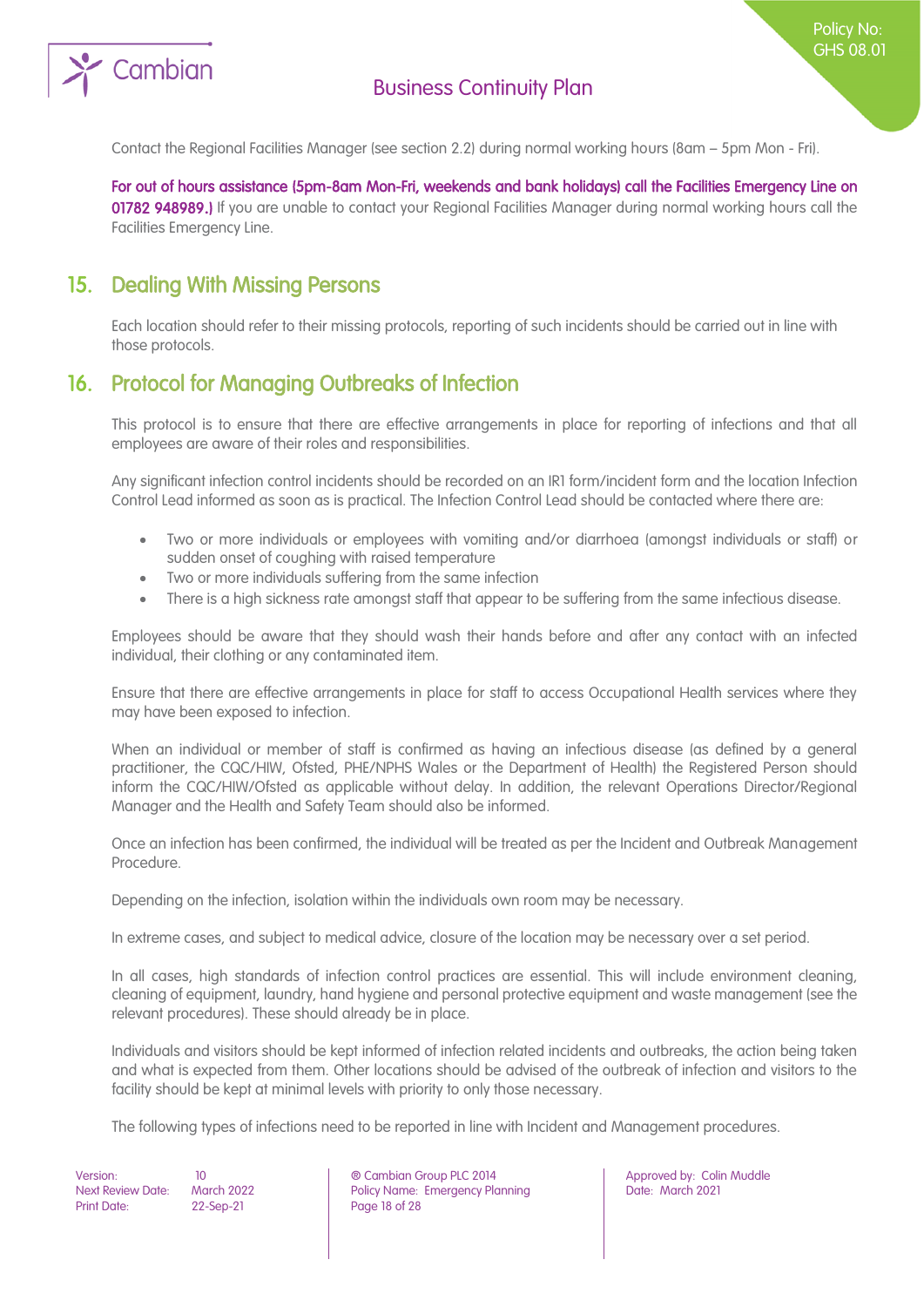

- Acute encephalitis entry and the Plague Acute poliomyelitis and a control of the Rabies Anthrax **Anthrax Relapsing fever** Cholera Rubella Covid-19 and variants (see attached appendix) Scarlet fever Diphtheria Smallpox Dysentery (amoebic or bacillary) Food poisoning Leprosy Tetanus Leptospirosis Tuberculosis Malaria Typhoid fever Measles Typhus Meningitis **Meningitis** Viral haemorrhagic fevers Meningococcal septicaemia (without meningitis) Viral hepatitis Mumps **Mumps** Whooping cough Ophthalmia neonatorum and the state of the Yellow fever Paratyphoid fever
	-

If unsure staff are advised to seek advice from the Registered Manager/Head/Principal and/or the Group Infection Control Lead.

#### Group Infection Control Lead:

Sarah Longley-Cook Tel: 07818518606 Email: Sarah.Longley-Cook@cambiangroup.com

#### Health and Safety Team:

Colin Muddle Tel: 07585 790817 (Health and Safety Manager) Email: Colin.Muddle@cambiangroup.com

Michelle Brennan Tel 01782 987954 Email: Michelle.Brennan@cambiangroup.com

Lucy Mountford Tel: 01782 987956 Email: Lucy.Mountford@cambiangroup.com

The local office of Public Health England/National Public Health Service for Wales should be notified in the event of an outbreak of infection at the location (generally defined as two or more related cases of an infectious disease).

Contact details:

PHE Avon and Gloucestershire and Wiltshire Health protection Team 2 Rivergate, Temple Quay Bristol BS1 6EH

Tel: 0300 303 8162 option 1 then option 2 E-mail: Not Applicable

[Details of your local office can be found using the following links: England:<https://www.gov.uk/government/organisations/public-health-england> Wales[: http://www.wales.nhs.uk/sites3/home.cfm?orgid=457](http://www.wales.nhs.uk/sites3/home.cfm?orgid=457) 

Print Date: 22-Sep-21 Page 19 of 28

Version: 10 10 10 (© Cambian Group PLC 2014 Approved by: Colin Muddle<br>Next Review Date: March 2022 Policy Name: Emergency Planning Date: March 2021 Policy Name: Emergency Planning

Policy No: GHS 08.01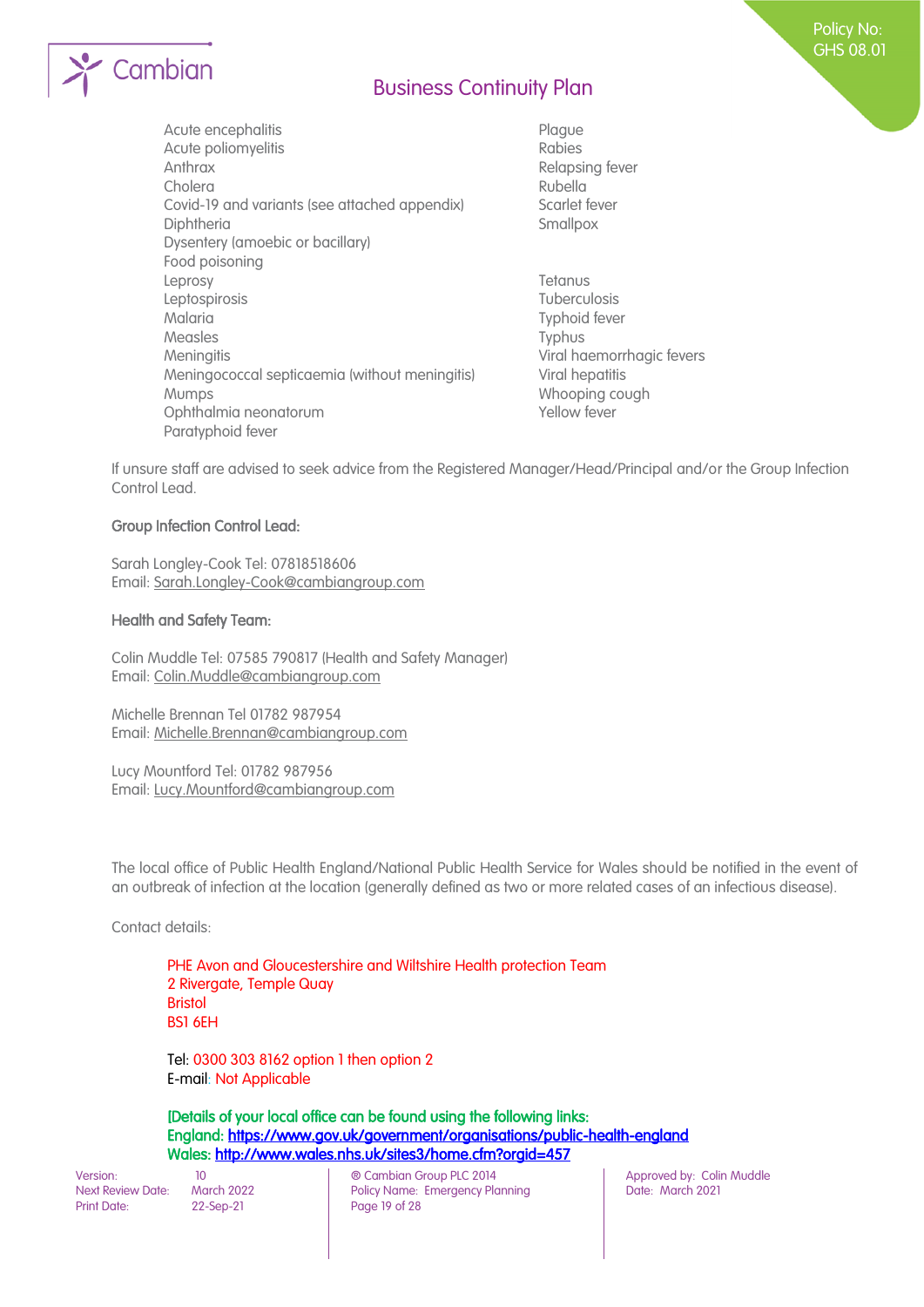

### <span id="page-19-0"></span>17. Terrorist Attack – Bomb Scare

You will normally be informed of such an event either indirectly or directly by the perpetrator. Whether the threat is deemed real or not, all cases should be treated as genuine and responded to in the same way.

You should always remain alert to the danger of terrorism and report suspicious activity:

- In an emergency call (9)999.  $\bullet$
- Call the Anti-Terrorist hotline on 0800 789 321 to report any suspicious activity.
- For current threat level refer to http://www.homeoffice.gov.uk/counter-terrorism/current-threat-level  $\bullet$

#### IN THE EVENT OF A BOMB SCARE

Once the alarm has been raised all staff must without delay evacuate individuals from the building. Ensure all are out and safe. If someone refuses to leave the building for any reason don't delay, leave them for the Emergency services and inform rescuers via the "PEEPS" form. Do not re-enter the building under any circumstances unless advised it is safe to do so by the authorities.

Using Company vehicles ensure all individuals are driven away to the nearest place of safety. This ideally would be the local Police Station. Inform the Desk Sergeant why you are there and contact a senior manager from Cambian to advise.

If the threat is real and you can't return to the building disperse all individuals and staff to allocated safe Cambian locations. The Manager/Head/Principal if on duty should remain locally to advise authorities of actions and to act as an information link.

#### IN THE EVENT OF A FIREARMS/WEAPON ATTACK

In the event of the above, staff should use RUN-HIDE-TELL. Click on the link below for guidance in line with government guidelines.

#### [https://assets.publishing.service.gov.uk/government/uploads/system/uploads/attachment\\_data/file/595437/RHT](https://assets.publishing.service.gov.uk/government/uploads/system/uploads/attachment_data/file/595437/RHT_A5.pdf) [\\_A5.pdf](https://assets.publishing.service.gov.uk/government/uploads/system/uploads/attachment_data/file/595437/RHT_A5.pdf)

For off-site activities the task specific risk assessment in place will include consideration for emergency situations including the threat of acts of terror. Each location will also have an off-site emergency planning protocol in place.

### <span id="page-19-1"></span>18. Adverse Weather

#### 18.1. Snow

In the event of heavy snow leading to travel disruption, staff within walking distance should, where practicable, be contacted to cover shifts.

Local car rental companies should be contacted for availability of 4X4 vehicles to assist with staff movements to cover shifts:

Abacas 01202 877790 13-19 Johnson Road, Ferndown Industrial Estate, Ferndown, Dorset BH21 7SE

#### U-Drive 0800 980 9966 48-56 Old Wareham Road, Parkstone, Poole, Dorset BH12 4QU

Print Date: 22-Sep-21 Page 20 of 28

Version: 10 ® Cambian Group PLC 2014 Approved by: Colin Muddle Next Review Date: March 2022 **Policy Name: Emergency Planning Particle 2021** Date: March 2021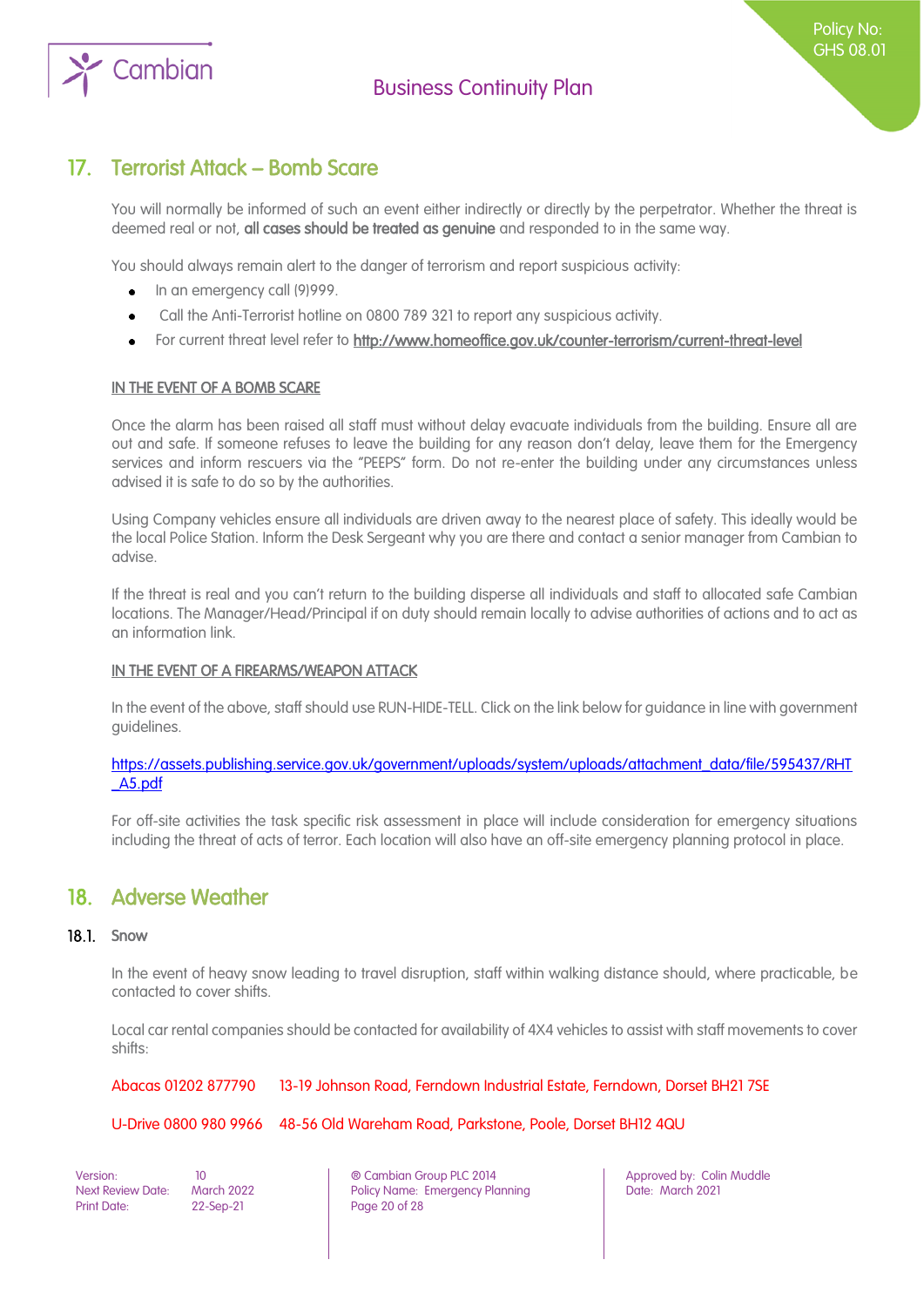# Cambian

## Business Continuity Plan

No individuals in our care should be transported in hire vehicles without prior confirmation of validity of insurance.

Non-urgent medical appointments for individuals should be rearranged. If urgent medical attention is required then the emergency services should be contacted. Off-site therapeutic activities should be suspended.

As far as reasonably practicable, all primary footpaths and walkways on site should be cleared and gritted.

#### 18.2. Heat Wave

The main risks posed by a heatwave are:

- Dehydration (not having enough water).  $\bullet$
- Overheating, which can make symptoms worse for people who already have problems with their heart or breathing.
- Heat exhaustion.
- Heatstroke.

Some of the most vulnerable people in extreme heat are:

- Older people.  $\bullet$
- Young people.
- People with serious mental health problems.
- People with a serious chronic condition such as heart or breathing problems.

The following advice applies:

- $\bullet$ Shut windows that are exposed to the sun when it is hotter outside and open them for ventilation when it is cooler.
- Avoid the heat. Stay out of the sun and don't go out between 11am and 3pm (the hottest part of the day)  $\bullet$ particularly those who are vulnerable to the effects of heat.
- Drink cold drinks regularly, such as water and fruit juice. Avoid tea and coffee.
- If outdoors wear loose, cool clothing, and a hat and use high protection sun screen.
- Have cool baths or showers, and splash yourself with cool water.  $\bullet$
- Keep rooms cool by closing the curtains or blinds but note that metallic blinds and dark curtains can make the room hotter.

If someone feels unwell, get them somewhere cool to rest. Give them plenty of fluids to drink. Seek medical help if symptoms such as breathlessness, chest pain, confusion, weakness, dizziness or cramps get worse or don't go away.

Please also refer to applicable Government guidance in relation to specific actions required in accordance with the heat-health alert service.

## <span id="page-20-0"></span>19. IT/Telephony Failure

Complete loss of local computer systems access should be reported in the first instance to CAE- Tel No. 01923 944399 (24 hours a day).

Central IT will assess impact of loss of services and likely timeframes to restore.

#### Actions for up to 48 Hour Outages

Print Date: 22-Sep-21 Page 21 of 28

Version: 10 ® Cambian Group PLC 2014 Approved by: Colin Muddle Next Review Date: March 2022 **Policy Name: Emergency Planning Particle 2021** Date: March 2021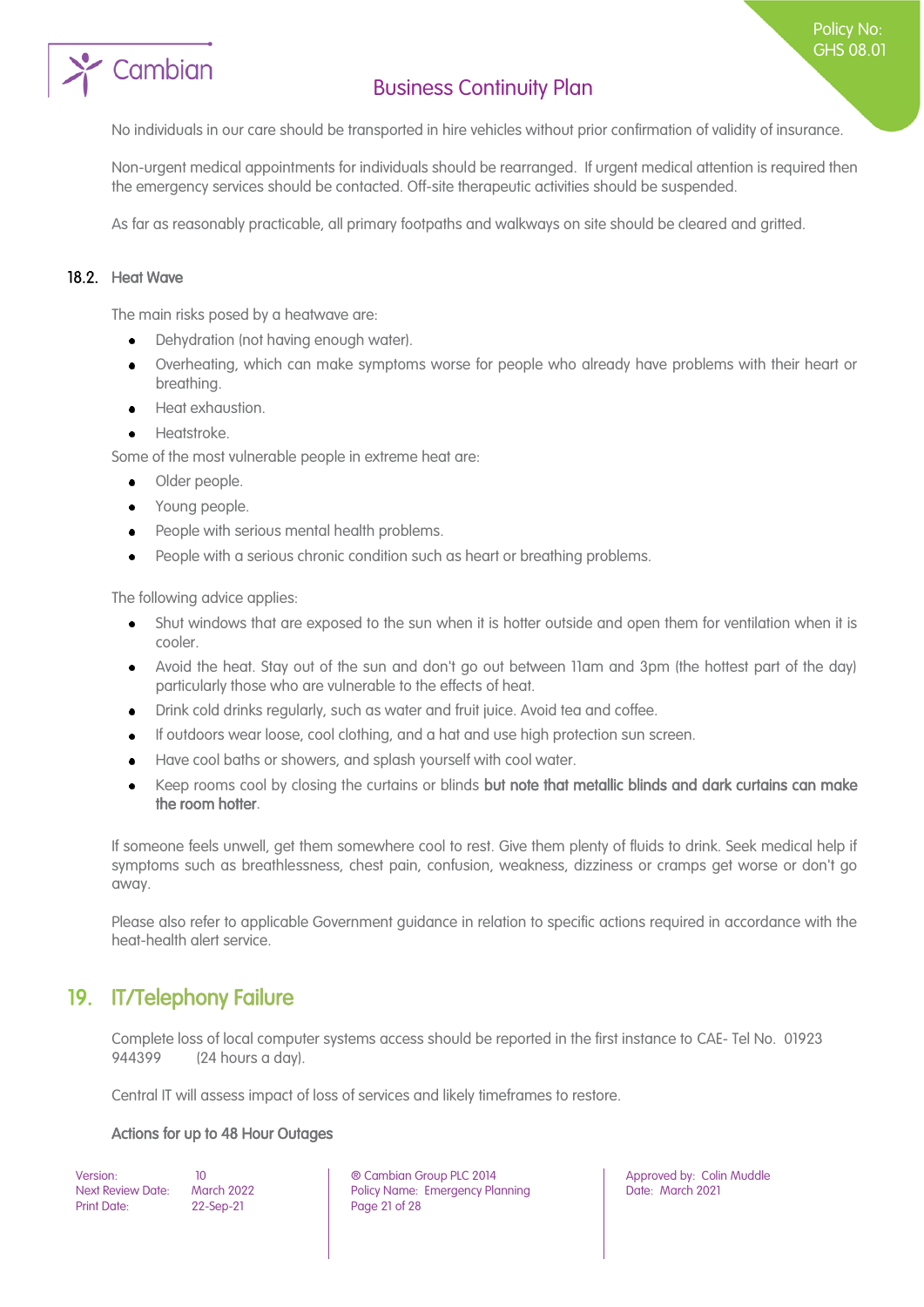

Policy No: GHS 08.01

Business Heads to be advised of outage and regularly updated on progress and time to resolve,

- Local IT Services to be used as available.
- External Business contacts to be advised in the event of loss of email communications
- Fax Facilities to be utilised if available).
- Senior Managers to utilise Blackberry services/mobile phone as issued.
- Consider appropriate staff working from alternative Cambian locations or home via VPN connectivity.

#### Actions for Outages Beyond 48 Hours

As above plus:

- Arrange for 3G Dongles to be deployed to Admin Team.  $\bullet$
- Enhance Mobile IT Communications for necessary via Laptop and Tablet Devices.
- Provide Temporary alternative networked storage capabilities for staff if appropriate  $\bullet$

Total telephone communications failures should be reported in the first instance to CAE on 01923 944399 (24 hours a day).

#### Actions for Up to 48 Hours

- Business Management to be advised of outage and alternative contact means.  $\bullet$
- Main Business Telephone number to be routed to an available Mobile Telephone Number
- Individuals NOK to be advised and alternative communication methods provided.
- External Business contacts to be advised and alternative communication methods provided.
- Senior Site Staff to be contacted via Blackberry/Mobile phone as issued.
- Redirect to be cancelled upon restoration of telephone services.

#### Actions for Outages beyond 48 Hours

- As above  $\bullet$
- Emergency Mobile Devices to be provided. These may be PAYG services for non-essential service provision.

### <span id="page-21-0"></span>20. Disruption to Food Supply

Contingency arrangements are in place should the provision of normal food supplies be unavailable.

<span id="page-21-1"></span>Source local shops, eateries, takeaways to obtain food to bring back to the location.

### 21. Review of the Business Continuity Plan

| <b>DATE</b> | <b>COMMENTS</b>                                             | <b>APPROVED MANAGER /</b>                 | APPROVED OPERATIONS                |
|-------------|-------------------------------------------------------------|-------------------------------------------|------------------------------------|
|             |                                                             | <b>HEAD / PRINCIPAL</b>                   | <b>DIRECTOR / REGIONAL MANAGER</b> |
| 26/04/2021  | Prepared by Lisa Martin,<br><b>Business Finance Manager</b> | Cassandra Pollitt,<br><b>Head Teacher</b> |                                    |
|             |                                                             | 26.04.2021                                |                                    |

Print Date: 22-Sep-21 Page 22 of 28

Version: 10 ® Cambian Group PLC 2014 Approved by: Colin Muddle Next Review Date: March 2022 Policy Name: Emergency Planning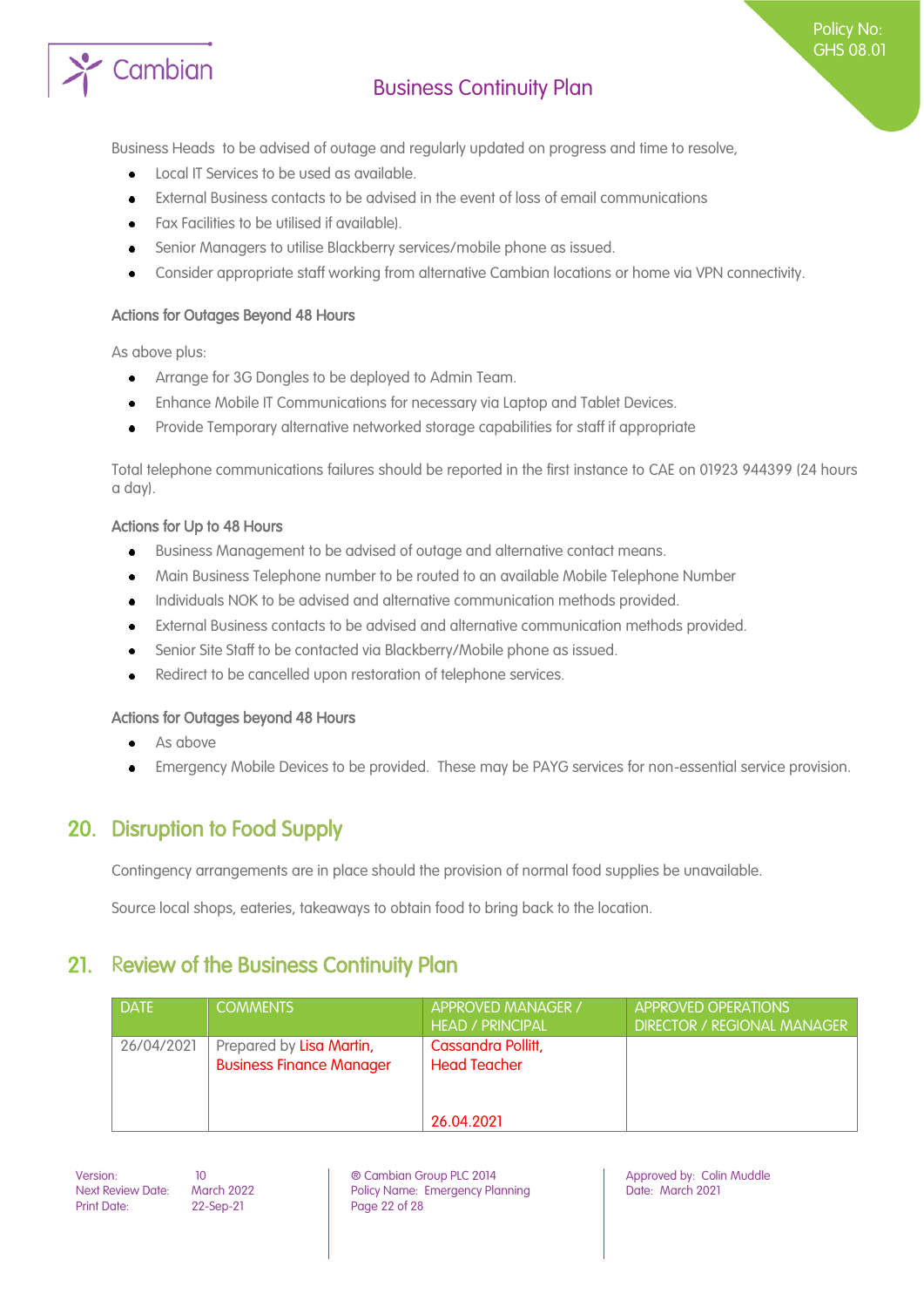

A copy of this Business Continuity Plan should be sent to **Michelle.Brennan@cambiangroup.com** for central record holding.

Print Date: 22-Sep-21 Page 23 of 28

Version: 10 10 10 **10 © Cambian Group PLC 2014** Approved by: Colin Muddle<br>Next Review Date: March 2022 Policy Name: Emergency Planning Date: March 2021 March 2022 Policy Name: Emergency Planning<br>22-Sep-21 Page 23 of 28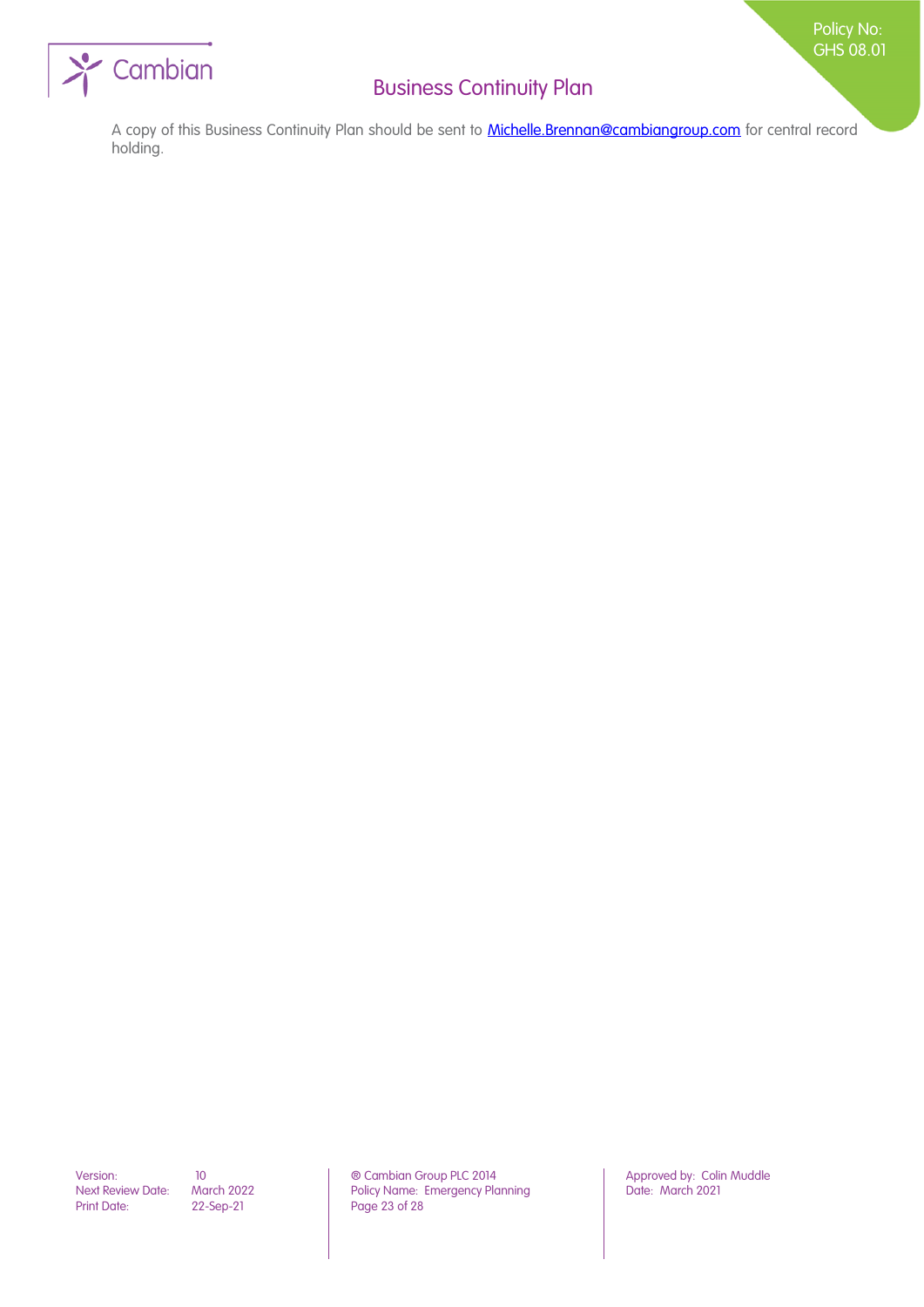

### Policy No: GHS 08.01

### <span id="page-23-0"></span>23. Plans Of The Location And Mains Services

Plans attached.

Attached plans show the following:

- Water meter if on metered water
- Mains water stop valve(s)
- Gas meter
- Gas/oil isolation valve(s)
- Electric meter
- Main electrical isolation switch(es) and all distribution boards
- COSHH Store(s)

Print Date: 22-Sep-21 Page 24 of 28

Version: 10 10 10 **Detail Combian Group PLC 2014** Approved by: Colin Muddle<br>Next Review Date: March 2022 Policy Name: Emergency Planning Date: March 2021 Policy Name: Emergency Planning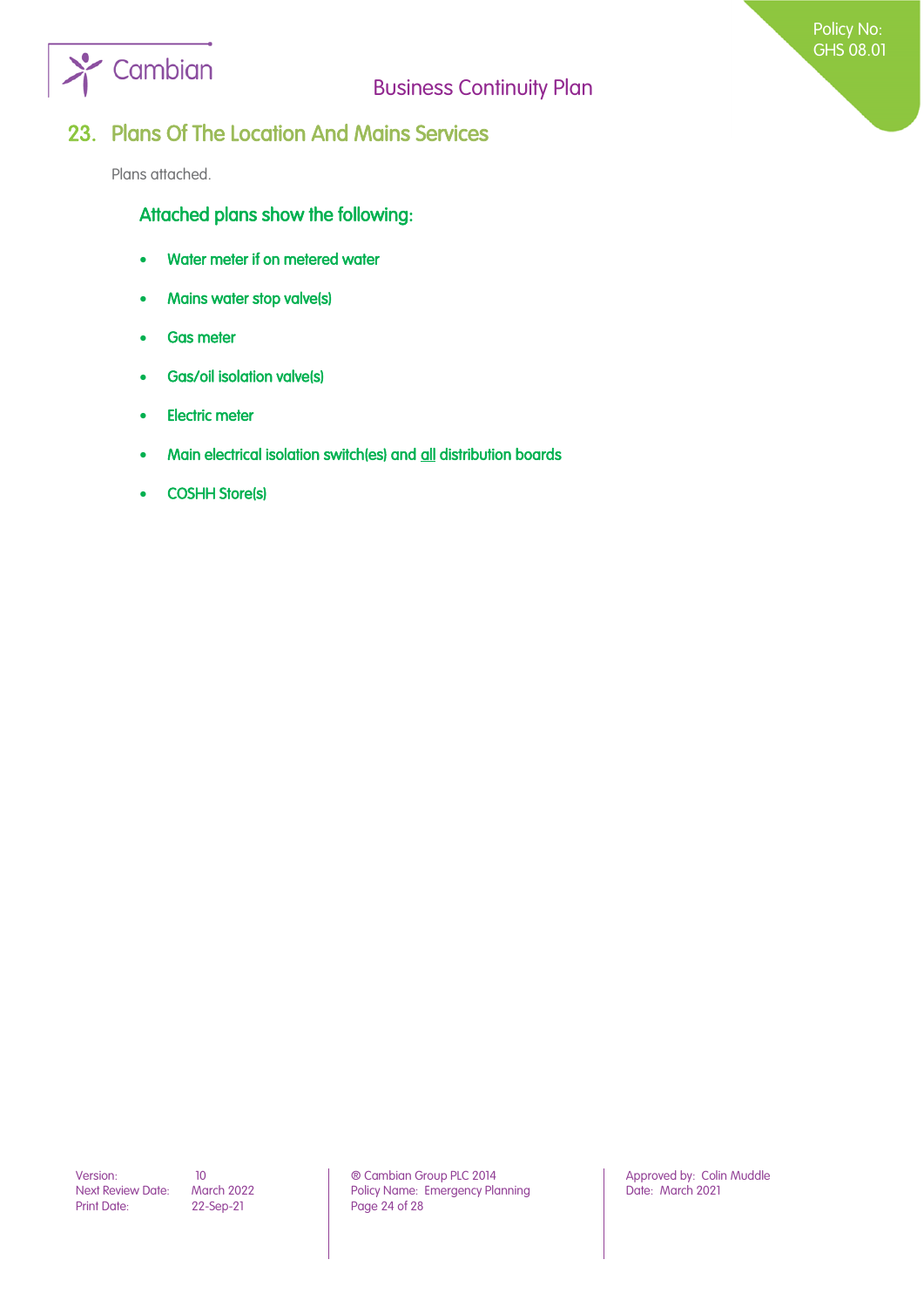

# Cambian Wing College Ground Floor

Gas meter and cut off value Mains water stop value Main fuse board and isolator Electricity meters



Print Date: 22-Sep-21 Page 25 of 28

Version: 10 10 10 **Detail Combian Group PLC 2014** Approved by: Colin Muddle<br>Next Review Date: March 2022 Policy Name: Emergency Planning Date: March 2021 March 2022 Policy Name: Emergency Planning<br>22-Sep-21 Page 25 of 28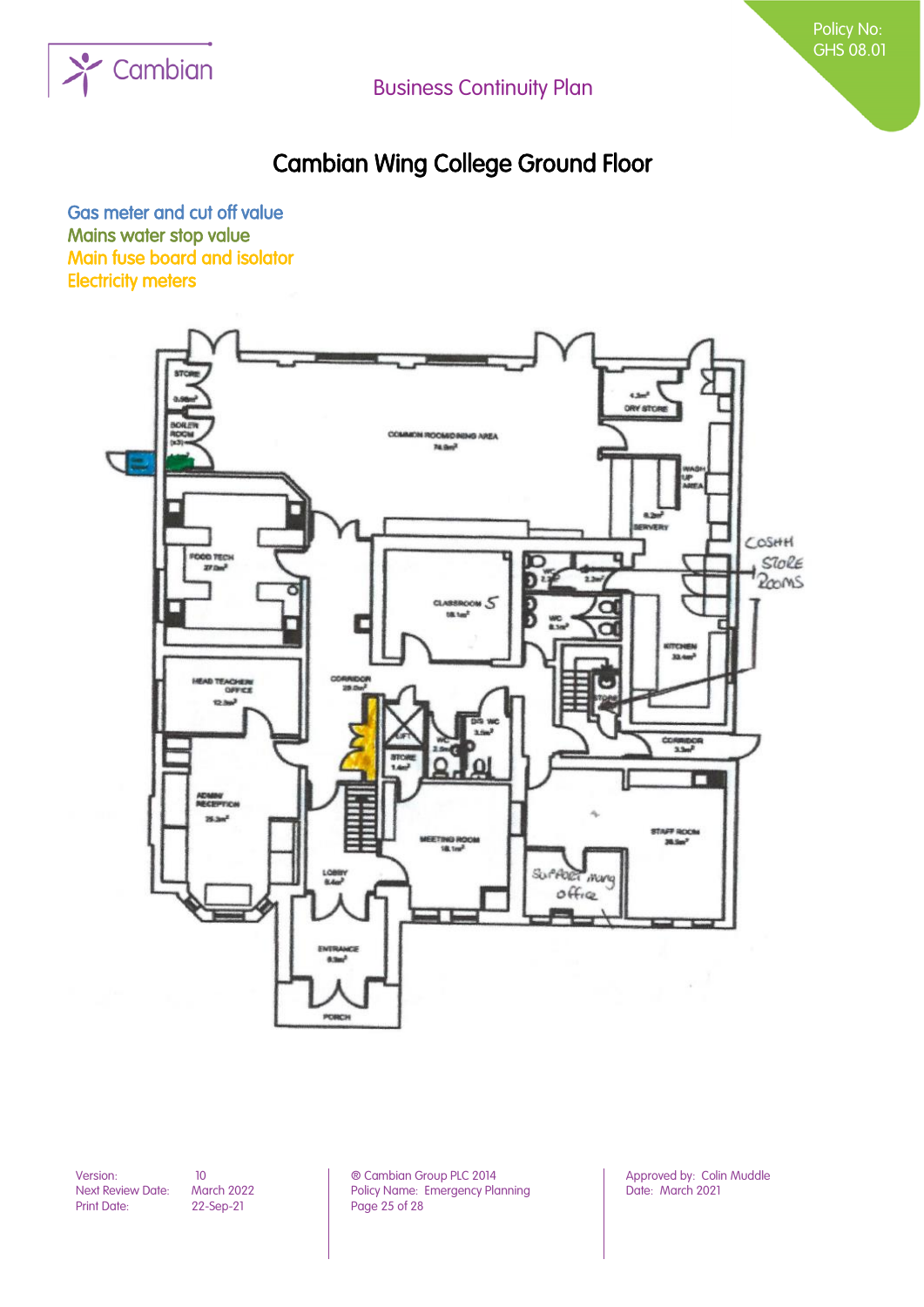

Policy No: GHS 08.01

# Cambian Wing College First Floor



Version: 10 10 10 **in the Cambian Group PLC 2014** Approved by: Colin Muddle Next Review Date: March 2022 **Policy Name: Emergency Planning** Next Review Date: March 2022 Policy Name: Emergency Planning<br>Print Date: 22-Sep-21 Page 26 of 28 Page 26 of 28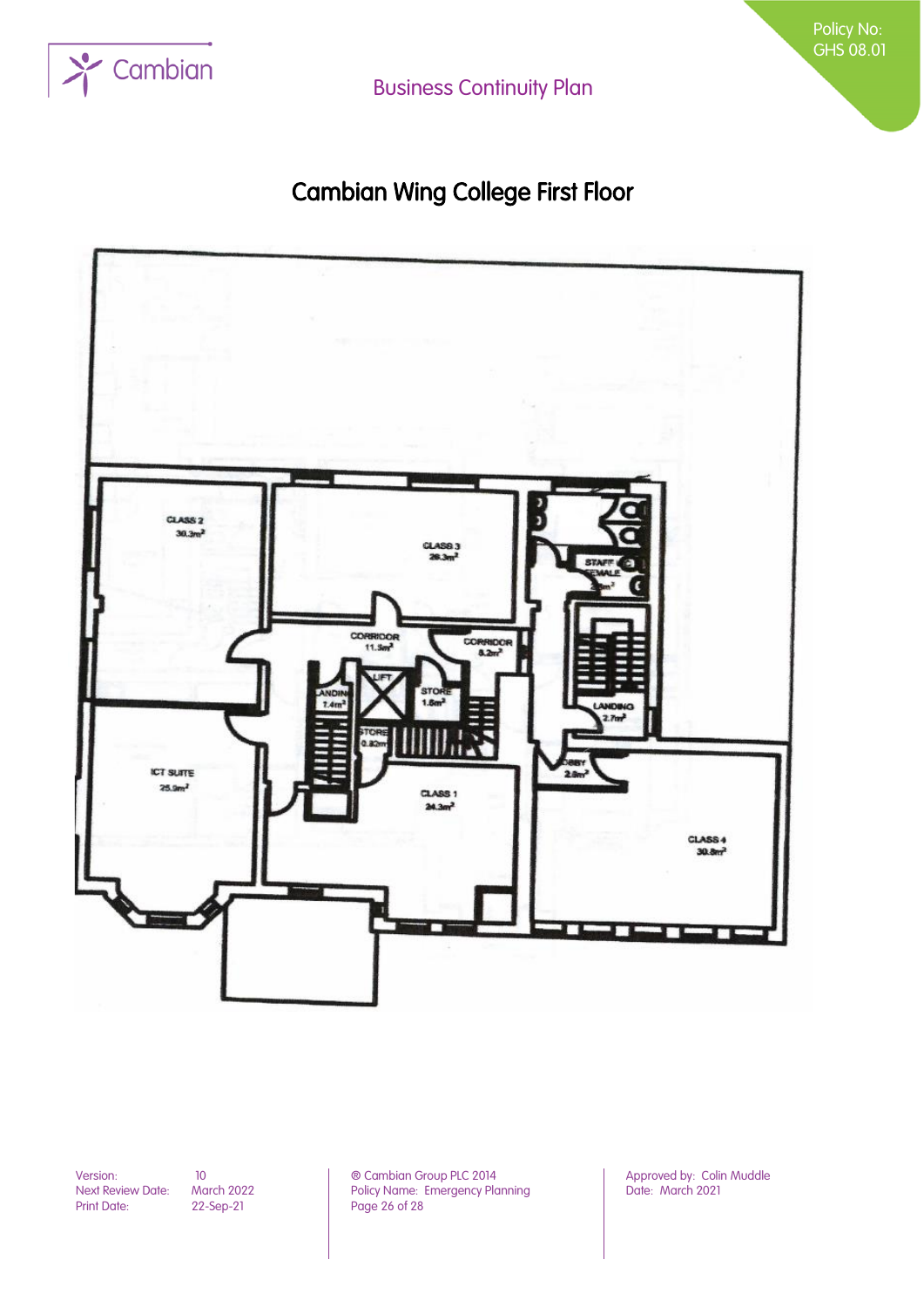

# Cambian Wing College Second Floor



Print Date: 22-Sep-21 Page 27 of 28

Version: 10 10 10 **Detail Combian Group PLC 2014** Approved by: Colin Muddle<br>Next Review Date: March 2022 Policy Name: Emergency Planning Date: March 2021 March 2022 Policy Name: Emergency Planning<br>22-Sep-21 Page 27 of 28